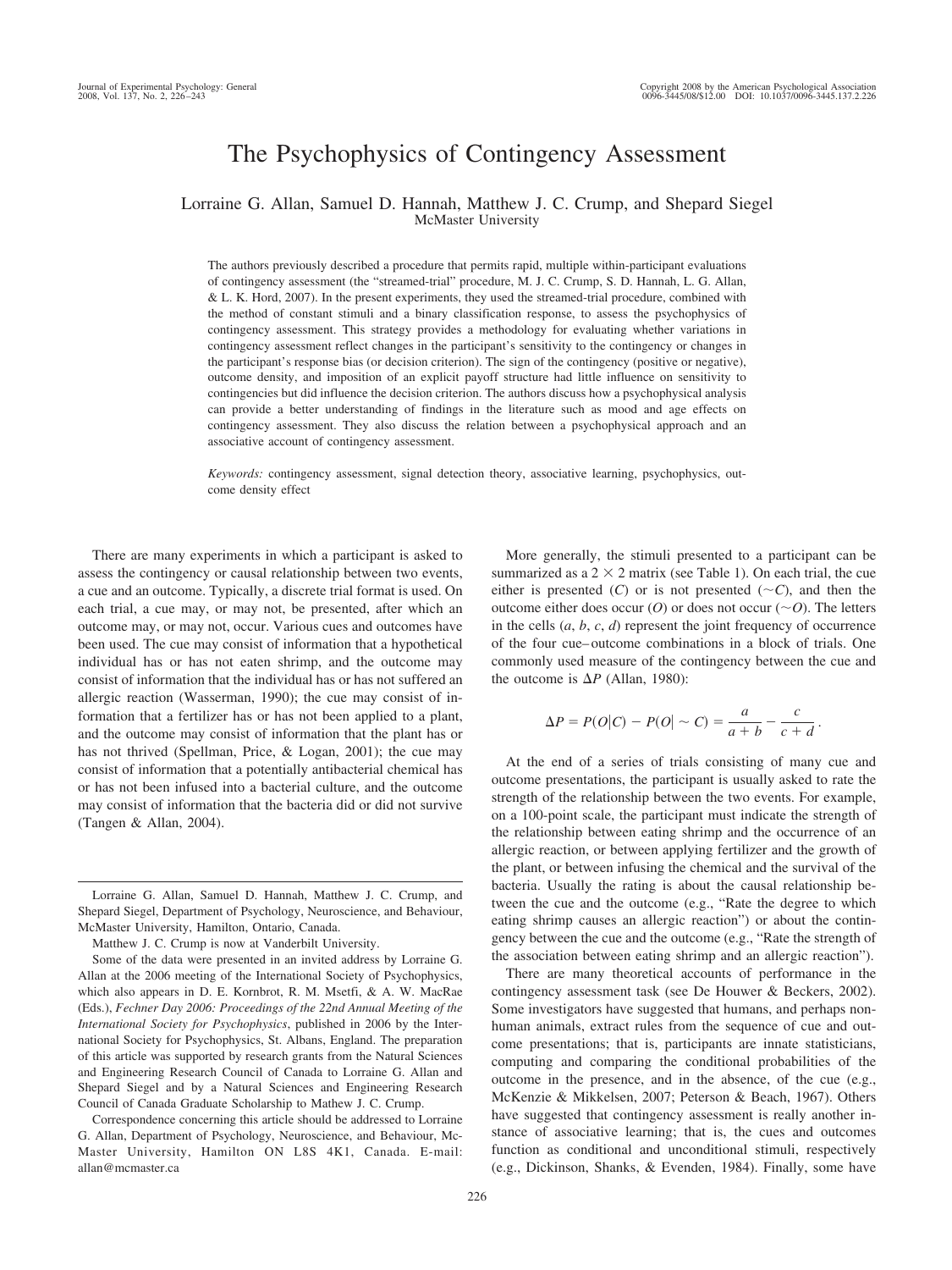Table 1  $2 \times 2$  *Matrix for the Cue–Outcome Pairings in a Contingency Assessment Task*

|          |        | Outcome       |
|----------|--------|---------------|
| Cue      |        | $\sim \Omega$ |
| $\sim$ C | a<br>⌒ |               |

*Note.* The letters in the cells indicate the frequency of occurrence of each of the four cue (*C*)– outcome (*O*) combinations in a block of trials.  $\sim$  *O* = absence of outcome;  $\sim C$  = absence of cue.

suggested that contingency assessment can be understood as deductive reasoning; that is, organisms evaluate contingent relationships by applying rules of inferential logic (e.g., Beckers, De Houwer, Pineño, & Miller, 2005). Although these classes of models have been very useful in describing data from typical contingency tasks, we suggest that they do not address an important aspect of contingency assessments.

The contingency assessment task, as it typically is implemented in the laboratory, is quite different from the usual contingency assessment challenges faced by people. When we have experienced a series of cues and outcomes, we typically do not judge the statistical relationship between the events—rather, we make a categorical, and typically a binary, decision about the relationship: "Am I allergic to shrimp, or may I eat them with impunity?" "Is the fertilizer associated with plant growth or not associated with plant growth?" "Does the putative antibacterial chemical work or not?"1 This is often the position faced by participants in a psychophysics task. They are commonly given different levels of a stimulus and must make a categorical decision, such as whether the signal is present or absent or whether it is loud or soft. Recently, we (Allan, Siegel, & Hannah, 2007; Allan, Siegel, & Tangen, 2005) and others (Perales, Catena, Shanks, & González, 2005) have discussed the value of a psychophysical analysis of contingency assessment (specifically, signal detection theory, or SDT; Green & Swets, 1966) to more accurately characterize contingency assessment.

SDT was developed to understand how organisms decide whether a signal (originally an auditory stimulus) has, or has not, been presented when there is uncertainty because the signal is presented in a noisy environment. Similarly, the participant in a contingency assessment task must make a judgment under conditions of uncertainty. Consider the typical experiment. The participant is passively exposed to a (usually lengthy) sequence of cue and outcome presentations and, at the end of the presentations, must rate the strength of the contingency. Such assessment will be uncertain because of "noise" caused by, for example, vagaries in the participant's memory of the events in the series and shifts in attention during the cue and outcome presentations.

Recasting the contingency assessment task as a signal detection task means that the participant's binary decision about the contingent relationship may be correct in one of two ways. In the shrimp example, the participant (a) could conclude that the hypothetical individual is allergic to shrimp, and in fact the sequence of cue and outcome presentations was such that the two events were positively correlated—a *hit*, in the language of SDT, or (b) could conclude that the hypothetical individual is not allergic to shrimp, following a noncontingent presentation of the events—a *correct rejection*. The participant also may be incorrect in one of two ways in the shrimp example. The participant (a) could conclude that the hypothetical individual is allergic to shrimp, following a noncontingent presentation of the events—a *false alarm*, or (b) could conclude that the hypothetical individual is not allergic to shrimp, when the cue and outcome presentations were, in fact, positively correlated—a *miss*.

On the basis of SDT, two separable factors contribute to the participant's response indicating whether or not a signal was presented. One factor is the participant's sensitivity to detecting the signal, which is determined by the magnitude of the signal and also by the participant's ability to process the signal. The second is the participant's response bias or decision criterion. The criterion parameter is determined by nonsensory or cognitive variables, such as the participant's analysis of the costs of making each of the two types of mistakes (false alarms and misses). Such an analysis may bias the participant toward certain conclusions concerning the presence or absence of a signal. An individual incorrectly told that he is allergic to shrimp might needlessly avoid eating a tasty food. That is not good, but it is probably not as bad as suffering a severe allergic reaction as a result of being incorrectly informed that he is not allergic to shrimp. Thus, a participant experiencing a sequence of events that includes eating shrimp and suffering an allergic reaction may reasonably be biased toward concluding that he is allergic to shrimp. According to SDT, the participant's response is determined by the independent actions of sensitivity and criterion. The primary distinction between SDT and all alternative accounts of contingency assessment is that only SDT incorporates these two distinct processes in determining the participant's behavioral response.

There are several challenges to evaluating a SDT analysis of contingency assessment. One is the need for a categorical behavioral response. For example, the task should be one in which the participant makes a binary decision. In the traditional signal detection task, the participant must conclude that the auditory signal has, or has not, been presented. In the contingency assessment task, the participant must conclude that ingestion of shrimp is or is not followed by an allergic reaction, or that the fertilizer is or is not effective, or that the chemical does or does not have antibacterial action. In the typical implementation of the contingency assessment task, the participant does not make a categorical response but rather indicates the strength of the contingent relationship on an analogue scale. Both Allan et al. (2005) and Perales et al. (2005) additionally included a categorical prediction response. Each trial started with the information about the cue status (presented or not presented), and then the participant had to predict whether or not the outcome would occur on that trial. Allan et al. and Perales et al. evaluated the usefulness of a SDT analysis of contingency assessment by examining these prediction responses averaged over participants. Their results indicated the value of such an analysis of prediction responses. However, the application of a SDT analysis to the trial prediction responses is indirect in that it assumes that the prediction of the outcome on *C* and on  $\sim$  *C* trials reflects the

<sup>&</sup>lt;sup>1</sup> The same is true of the contingency assessment task faced by the nonhuman animal. For example, when an odor associated with a potential predator is detected, the question for the animal is not, "What is the magnitude of the relationship between the odor and the presence of a predator?" Rather, the question is, should the animal stay or flee?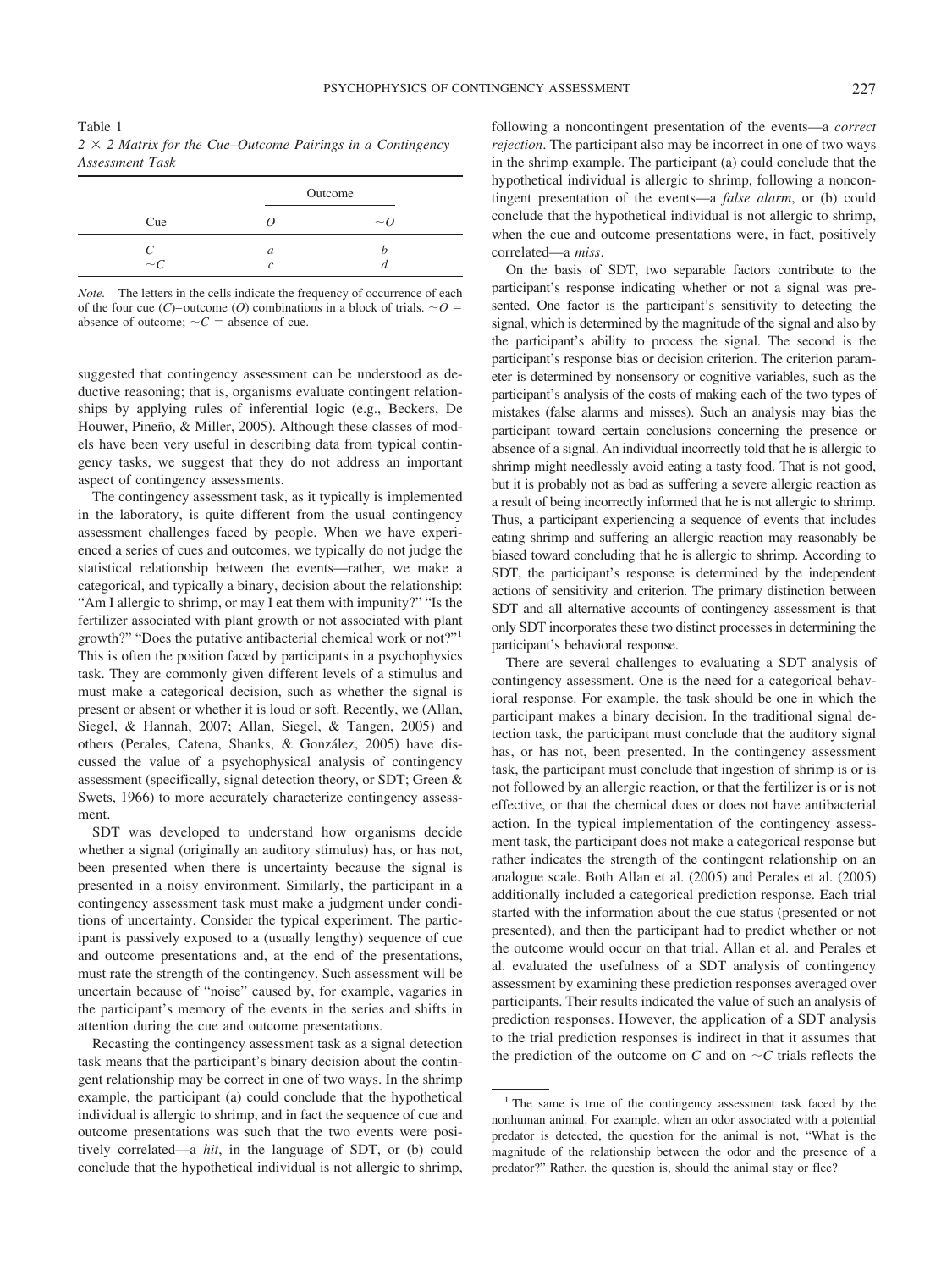participant's assessment of the contingency on those trials. A binary dependent measure in which the participant is explicitly asked about the contingency would be a more direct approach. Other concerns about the use of trial prediction responses as reflecting contingency assessment have been raised by Winman and Gredebäck (2006). Additionally, the pitfalls of estimating parameters and evaluating models on the basis of averaged data are well known (see Wickens, 2002). One purpose of the present experiments was to evaluate the usefulness of the SDT view of contingency assessment with a categorical response that would allow individual (not group) estimates of sensitivity and criterion and that would not be subject to other interpretative problems inherent in the prediction response.

SDT typically is used in the context of psychophysical procedures that demand extensive within-participant measures of performance. A second challenge in evaluating a SDT analysis of contingency assessment is the development of procedures for presenting a participant with a sequence of cues and outcomes. The discrete-trial contingency task is poorly suited for a SDT approach. Many cue– outcome presentations must be provided to the participant to ensure that sufficient information is given about the actual contingency. Depending on the nature of the visuals used to represent cues and outcomes, a series of trials can take many minutes. For example, with presentation times of 3 s for both the cue and the outcome and an interpair interval of 2 s, viewing a block of 40 pairings takes more than 5 min. Requiring trial prediction responses adds to the length of the trial. Thus, few ratings can be obtained from a participant during a typical session, greatly limiting the experimenter's ability to make within-participant comparisons.

Crump, Hannah, Allan, and Hord (2007) recently described a new procedure that permits rapid measurement of contingency assessment—the streamed-trial task. The present experiments used this task to address both of the challenges to analyzing contingency assessment within the context of SDT. With the streamed-trial procedure, it takes only a few seconds to define a contingency value. The rapid sequential presentation of cue– outcome pairs allows an entire block of trials to be telescoped into a single streamed trial. A presentation stream is depicted schematically in Figure 1. The cue and the outcome are colored geometric forms. Each 100-ms presentation consists of one of four cue– outcome combinations (see insets, Figure 1), and presentations are separated by a 100-ms black screen. The contingency value is defined by a presentation stream of these cue– outcome combina-



*Figure 1.* On the left is a schematic illustrating the structure of a streamed trial in Experiment 1A. On the right (insert) are the four possible cue– outcome combinations in a streamed trial. Squares represent cues (*C*) and were presented in blue. Circles represent outcomes (*O*) and were presented in red.

tions. For example, if each of the four cue– outcome combinations occurred equally often, the contingency between cue and outcome would be 0.

In the Crump et al. (2007) experiment, following the rapid stream of cue and outcome presentations, participants were asked to assess the contingency between the events using the traditional rating procedure. In the present experiments, we modified the streamed-trial task to provide an analogue for a commonly used psychophysical procedure, the method of constant stimuli. Rather than asking for a rating at the end of a streamed trial, we asked participants to categorize the contingency between the two geometric forms either as *strong* or *weak*. This binary dependent measure, unlike ratings, provides information about the participant's sensitivity to the contingencies. For example, one can determine how different two contingencies have to be in order to be discriminated (i.e., the just-noticeable difference) and whether sensitivity to positive contingencies differs from sensitivity to negative contingencies. Most important, the binary response, unlike the rating response, is amenable to theoretical analyses that dissociate the participant's ability to assess the actual contingency from any biases that might exist in the decision process.

## Experiment 1

## *Experiment 1A: Geometric Forms*

In Experiment 1A, we used the method of constant stimuli to explore contingency sensitivity. In a typical psychophysical experiment using the method of constant stimuli, there are *k* possible values of the independent variable, and the participant's task is to make a binary decision. For example, in loudness discrimination, one of *k* intensities is presented on each trial, and the participant's task is to categorize the perceived loudness as either *loud* or *soft*. On each trial of Experiment 1A, we presented one of 11  $\Delta P$  values and asked the participant to judge the contingency between the cue and the outcome as either *strong* or *weak*.

## *Method*

*Participants, apparatus, and stimuli.* Four participants completed (see Table 2). The experiments were controlled by eMac computers (Apple Corp., Cupertino, CA) on 17–in. (43.18-cm) cathode-ray-tube displays running Metacard software (Metacard Corp., Boulder, CO). Participants sat approximately 60 cm from the computer screen. There were four possible cue– outcome pairs, and each of these pairs is depicted in Figure 1. A cue– outcome pair was presented for 100 ms in a gray frame (height  $\times$  width, 6.4  $cm \times 5.0$  cm) displayed in the center of a black screen.<sup>2</sup> The cue was a blue square (1.6 cm in height and width) centered at the bottom of the frame. The outcome was a red circle (1.6 cm in diameter) centered at the top of the frame. Cue– outcome pairs were separated by a 100-ms black screen. Note that the cue absent– outcome absent combination (cell *d*) was an empty gray

<sup>2</sup> The refresh rate of the displays was 89 Hz. The timing of the raster display was not synchronized to the timing of stimulus presentations. This would have introduced some flicker, but any degradation would have been random and would not have differed systematically across conditions or participants.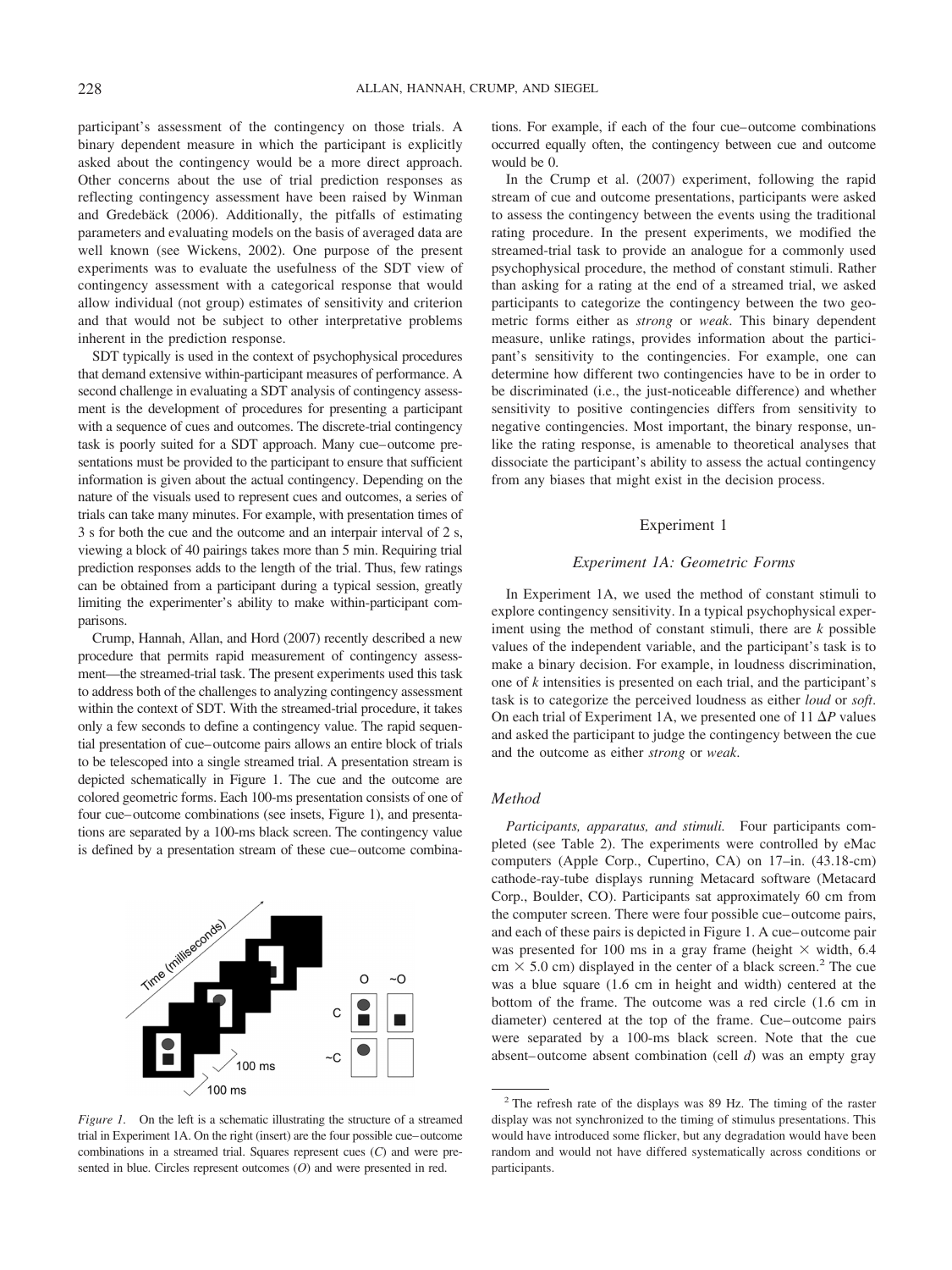Table 3

frame clearly discriminable from the black screen that appeared between frames.

*Procedure.* There were 11 values of  $\Delta P$  ranging from 0 to 1.0 in increments of 0.1. A stream of 60 cue– outcome presentations, with a total duration of approximately 12 s, defined a value of  $\Delta P$ . Table 3 shows the  $\Delta P$ , *P*(*O*|*C*), and *P*(*O*|~*C*) values, and also the frequencies in cells *a* and *c* of the  $2 \times 2$  contingency matrix. For all  $\Delta P$  values, the probability of the cue,  $P(C)$ , was .5, and the probability of the outcome,  $P(O)$ , was close to .5; (referring to Table 1) the values were derived as follows:

$$
P(C) = \frac{a+b}{a+b+c+d}.
$$

and

$$
P(O) = \frac{a+c}{a+b+c+d}.
$$

At the end of each streamed trial, the participant was required to make a binary decision. Two clickable response (R) buttons, one labeled *Weak* (an R<sub>W</sub> response) and one labeled *Strong* (an R<sub>S</sub> response), appeared on the screen. The participant's task was to select the button that best represented the strength of the contingency between the square and the circle on that streamed trial.

Each of the 11  $\Delta P$  values was presented four times in a randomized order during each block of 44 streamed trials. A session consisted of five blocks, resulting in 20 presentations of each of the 11  $\Delta P$  values. Each participant completed 10 sessions.

*Instructions.* At the beginning of first session, the following instructions appeared on the monitor:

On each trial, you will be presented with a rapid sequence of squares and circles. The square represents a cue that may or may not occur, and the circle represents an outcome that may or may not occur. Taken together, there are four important events that can occur in each sequence.

- 1. The square and the circle occur together.
- 2. The square appears, but the circle does not.
- 3. The square does not appear, but the circle does appear.

Table 2 *Summary of Participants in the Experiments*

|             |                    | Experiment |                |                |   |  |  |
|-------------|--------------------|------------|----------------|----------------|---|--|--|
| Participant | Status             | 1 A        | 1 <sub>B</sub> | $\mathfrak{D}$ | 3 |  |  |
| МC          | Graduate student   |            |                |                |   |  |  |
| JB          | Research assistant |            |                |                |   |  |  |
| AC          | Graduate student   |            |                |                |   |  |  |
| CТ          | Graduate student   |            |                |                |   |  |  |
| <b>FR</b>   | Graduate student   |            |                |                |   |  |  |
| <b>SV</b>   | Volunteer          |            |                |                |   |  |  |
| AS          | Research assistant |            |                |                |   |  |  |
| AB          | Graduate student   |            |                |                |   |  |  |
| XG          | Graduate student   |            |                |                |   |  |  |
| AAS         | Graduate student   |            |                |                |   |  |  |
| <b>GM</b>   | Graduate student   |            |                |                |   |  |  |
| <b>KS</b>   | Graduate student   |            |                |                |   |  |  |

*Note.* Graduate students and volunteers were paid \$10 per session. Research assistants participated as part of the job requirement.

| Experiment 1: Values for $\Delta P$ , $P(O C)$ , $P(O \sim C)$ , and $P(O)$ and |  |
|---------------------------------------------------------------------------------|--|
| the Frequencies of the $2 \times 2$ Contingency Matrix in Cells a and c         |  |
|                                                                                 |  |

| $\Delta P$      | P(O C) | $P(O \sim C)$ | $\mathfrak a$ | $\mathcal{C}$ | P(O) |
|-----------------|--------|---------------|---------------|---------------|------|
| $\overline{0}$  | .500   | .500          | 15            | 15            | .500 |
| $\cdot$         | .567   | .467          | 17            | 14            | .517 |
| $\cdot$ .2      | .600   | .200          | 18            | 12            | .500 |
| $\cdot$ 3       | .633   | .333          | 19            | 10            | .483 |
| .4              | .700   | .300          | 21            | 9             | .500 |
| $\overline{.5}$ | .767   | .267          | 23            | 8             | .517 |
| .6              | .800   | .200          | 24            | 6             | .500 |
| .7              | .833   | .133          | 25            | 4             | .483 |
| .8              | .900   | .100          | 27            | 3             | .500 |
| .9              | .933   | .033          | 28            |               | .483 |
| 1.0             | 1.00   | .000          | 30            |               | .500 |

*Note.*  $\Delta P$  = contingency between cue and outcome,  $O$  = outcome;  $C$  = cue;  $\sim C$  = absence of cue.

#### 4. Both the square and the circle do not appear.

Each sequence that you see will contain many of each of these four events. After viewing each sequence, you will be asked to judge whether the contingency between the square and the circle was weak or strong. A strong contingency, in this case, means that the appearance of the square positively predicted the appearance of the circle. In other words, most of the time when the square appeared, the circle appeared, and most of the time when the square did not appear, the circle did not appear. A weak contingency means that the appearance of the square did not predict the appearance of the circle. In other words, the square appeared with the circle just as often as it appeared without the circle. Your task, after viewing each sequence, is to decide whether the contingency between the square and the circle was weak or strong.

#### *Results and Discussion*

The participant's decision problem in the streamed-trial procedure, as conceptualized within a SDT framework, is presented schematically in Figure  $2<sup>3</sup>$  Repeated presentations of a constant  $\Delta P$  value do not result in a constant subjective value. Rather, the resulting subjective value is variable. To simplify the presentation in Figure 2, we have shown only four  $\Delta P$  values (.4, .5, .6, and .7) rather than the 11 values used in the experiment. The *x* axis is a random variable, *X* representing subjective contingency values. The left *y* axis shows values of the probability density,  $f(X)$ , for the four values of  $\Delta P$ . Figure 2 illustrates the simplest version of SDT, which assumes that the distribution of subjective values generated by a constant  $\Delta P$  is normal, with a mean equal to the physical  $\Delta P$ value and a standard deviation,  $\sigma$ , that is constant across all  $\Delta P$ values. The participant's task is to place the subjective value experienced on each streamed-trial into one of two categories,  $R_W$ or  $R_s$ . The participant does so by setting a decision criterion value,  $\lambda$ . If the subjective value is larger than  $\lambda$ , the response is R<sub>S</sub> and if the subjective value is less than  $\lambda$ , the response is R<sub>W</sub>. The area to the right of  $\lambda$  under each distribution represents the probability

<sup>3</sup> Many other psychophysical models have been proposed since the introduction of SDT. We have used the SDT framework in the present article because SDT is the simplest and the most familiar of these models. Our purpose is to evaluate a psychophysical approach, rather than to argue for a specific psychophysical model.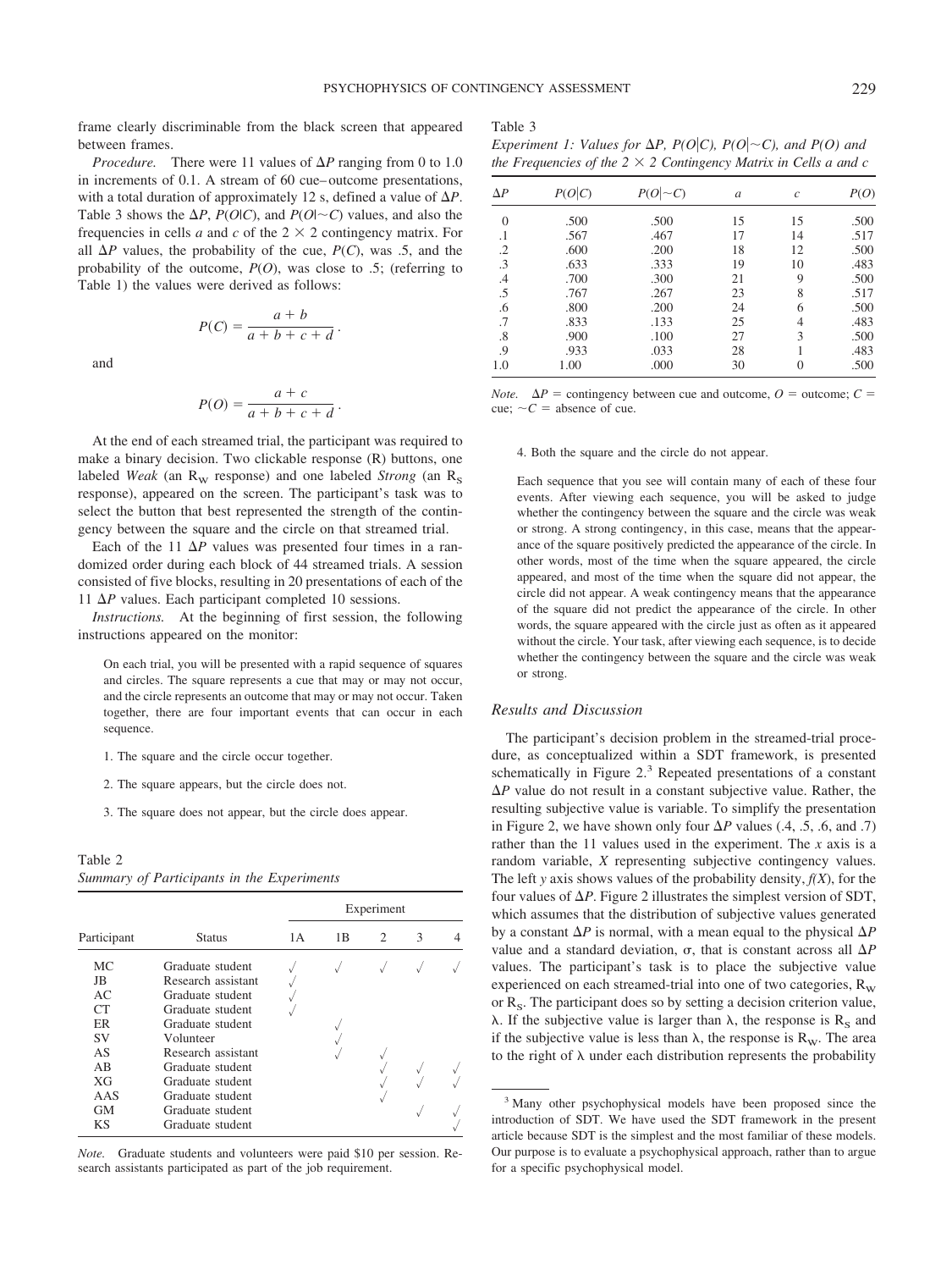

*Figure 2.* The participant's decision problem for the streamed-trial task with four values of  $\Delta P$  (cue–outcome contingency). Probability density,  $f(X)$ , is on the left *y* axis; probability of a *Strong* response,  $P(R_S)$ , is on the right *y* axis. The *x* axis is a random variable, with *X* representing subjective contingency values The dashed line is the psychometric function.  $\lambda$  = decision criterion value.

that the subjective value was larger than  $\lambda$ . Thus, the probability of a strong response,  $P(R_s)$ , generated by a particular value of  $\Delta P$ provides an estimate of the proportion of the area under the distribution to the right of  $\lambda$ . The function in Figure 2 that plots  $P(R<sub>S</sub>)$  on the right *y* axis as a function of  $\Delta P$  is referred to as the psychometric function. When the underlying distributions are normal and have a constant variance, the psychometric function is the cumulative normal function (see Killeen, Fetterman, & Bizo, 1997). The slope of the cumulative normal function is  $1/\sigma$  and provides an estimate of the participant's sensitivity to discriminating among the  $\Delta P$  values. The value of  $\Delta P$ —for which  $P(R_S) = .5$ , often referred to as the point of subjective equality (*PSE*) provides an estimate of  $\lambda$ .

Figure 3 displays  $P(R<sub>S</sub>)$  as a function of  $\Delta P$  for each of the four participants. The streamed-trial procedure clearly produces orderly psychometric functions— $P(R<sub>S</sub>)$  increases with increasing  $\Delta P$ . We fitted the cumulative normal to the data from each participant using pro Fit (QuantumSoft, Uetikon am See, Switzerland).<sup>4</sup> One measure of the goodness of fit of a function to the data is  $R^2$ —the proportion of the variance in the obtained values of  $P(R<sub>S</sub>)$  accounted for by the fitted function. The  $R^2$  values for each participant are available in Table 4a. The cumulative normal function provides an excellent description of each participant's data. For three participants, the fitted functions accounted for over 99% of the variance in  $P(R<sub>s</sub>)$ .

The  $\lambda$  and  $\sigma$  values for the individual psychometric functions are shown in Table 4a. The values of  $\sigma$  indicate that the participants varied in their ability to discriminate among the  $\Delta P$  values. Similarly, the values of  $\lambda$  indicate that the participants varied in the placement of their criterion for  $R_s$ . Participants AC and MC tended to be more conservative about responding *Strong* ( $\lambda > .5$ ) than were Participants CT and JB ( $\lambda$  < .5).

## *Experiment 1B: Emoticon Stimuli*

In Experiment 1A, the cue– outcome stimuli were geometric forms that were presented simultaneously, and the participant was asked to categorize the contingency as weak or strong. To evaluate the generality of our findings, in Experiment 1B, we used the cues and outcomes from a different stimulus set, made the representation of event present and event absent perceptually symmetrical, made the timing for the presentation of the cue and the outcome sequential rather than simultaneous, and used a different wording for the binary response. The cues and outcomes were schematic face drawings indicating different emotional expressions. These schematic face drawings, popularly termed *emoticons*, are commonly used in e-mails and chat rooms to express emotions during text-based conversations. The presence of the cue and the outcome was represented by a smiling expression, and the absence of the cue of the outcome was represented by a neutral expression. The cue emoticon was presented before the outcome emoticon, and the participant was required to categorize the predictive relationship as weak or strong.

## *Method*

*Participants, apparatus, and stimuli.* There were four participants (see Table 2). The four cue– outcome pairs are shown in Figure 4. A cue– outcome pair was presented in the center of a black monitor. Both cue and outcome faces were in a white square  $(3 \text{ cm} \times 3 \text{ cm})$  and consisted of a circular schematic drawing  $(3 \text{ cm})$ in diameter). Cue faces were yellow and were presented on the left; outcome faces were orange and were presented on the right. Faces were either smiling (*C* and *O* events) or neutral ( $\sim$ *C* and  $\sim$ *O* events). The only difference between smiling and neutral faces was the emotion expressed on the mouth. Smiling faces displayed a mouth in the form of a conspicuous crescent-moon shape (2.1 cm in length), and neutral faces displayed a mouth in the form of a flat line (1.1 cm in length).

*Procedure.* Each frame consisted of the staggered presentation of cues and outcomes. At the beginning of each cue– outcome

<sup>4</sup> The software is available at the Web site: http://www.quansoft.com/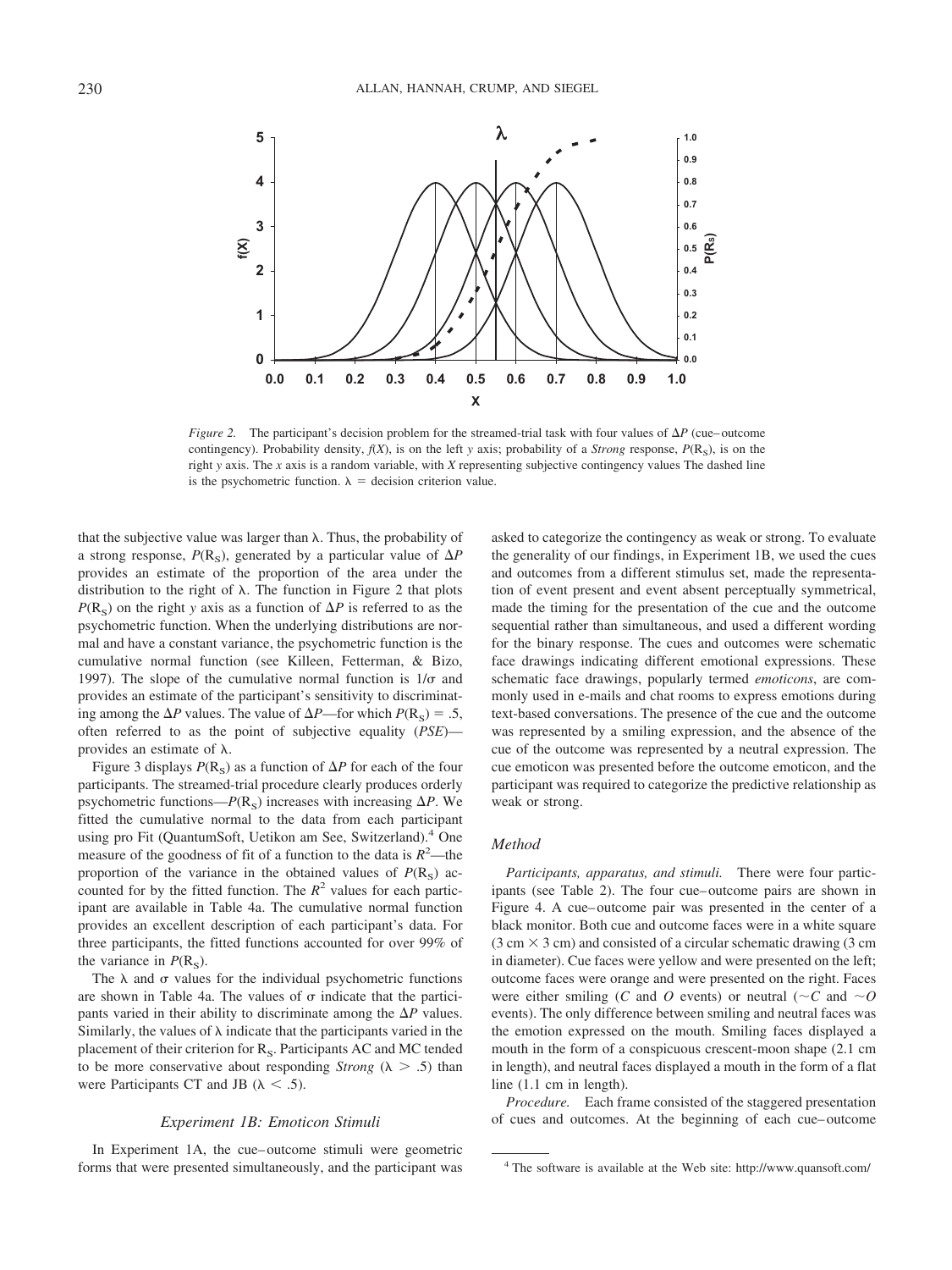

*Figure 3.* Probability of a *Strong* response,  $P(R_S)$ , as a function of  $\Delta P$  (cue–outcome contingency) for each participant (AC, MC, CT, and JB) in Experiment 1A. The black diamonds represent the data, and the lines are the best-fitting Gaussian functions.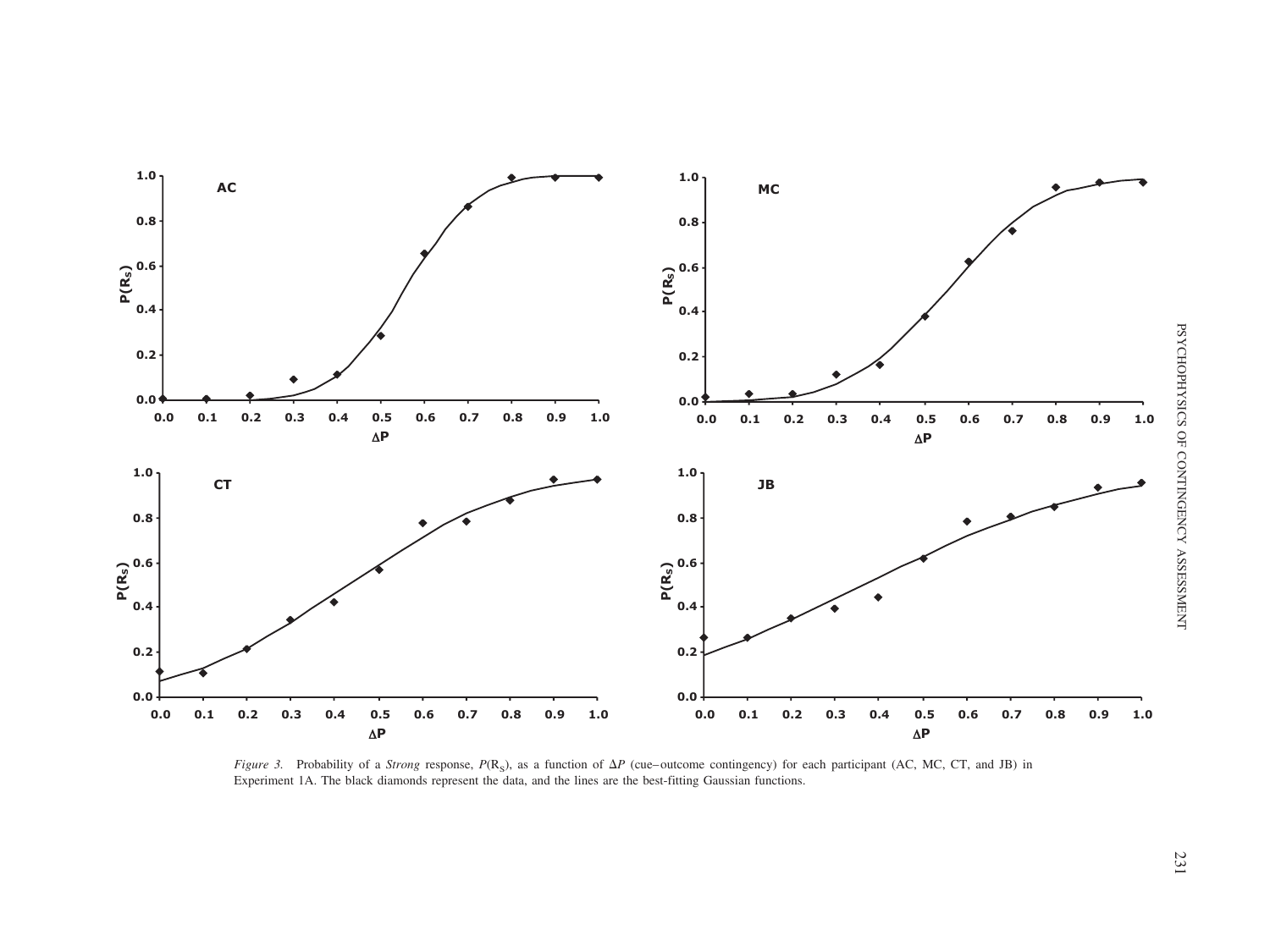| Table 4a                                                                    |  |  |
|-----------------------------------------------------------------------------|--|--|
| Experiment 1A: $\sigma$ , $\lambda$ , and $R^2$ Values for Each Participant |  |  |

| Participant | σ   |     | $R^2$ |
|-------------|-----|-----|-------|
| AC          | .13 | .56 | .9969 |
| MC          | .18 | .55 | .9964 |
| <b>CT</b>   | .30 | .43 | .9907 |
| JB          | .41 | .37 | .9690 |

*Note.*  $\sigma$  = standard deviation;  $\lambda$  = decision criteria;  $R^2$  = strength of relationship.

presentation, a left face was presented in isolation for 100 ms, followed by a right face that remained on the screen with the left face for 200 ms. The interpair interval was 50 ms. At the end of the stream, the participant was asked to indicate whether the happiness of Person A was a strong or weak predictor of Person B's happiness. As in Experiment 1A, a streamed trial consisted of 60 cue– outcome presentations. However, the staggered presentation and the longer interpair interval increased the duration of a stream to approximately 21 s. Because the duration of the stream was longer than in Experiment 1A, a session consisted of three (rather than five) blocks, resulting in 12 presentations of each of the 11  $\Delta P$ values. Each participant completed 15 sessions. In all other details, the procedure of Experiment 1B was the same as that of Experiment 1A.

*Instructions.* At the beginning of the first session, the following instructions appeared on the monitor:

In this experiment, you will be asked to judge whether one person's emotional state is a strong or a weak predictor of another's emotional state. On each trial, you will be shown a summary of a conversation that took place on an Internet chat line. To summarize the emotional content of each conversation, we will be presenting you with the emoticons that each person used during the conversation. There are always two people in each conversation, each represented by an emoticon that appears on the left or the right (example pictures to follow). The emoticon for Person A on the left always represents the person who initiated the chat, and the emoticon for Person B on the right always represents the person who agreed to the chat. For each conversation, we will present you with the emoticons used by each person as the conversation progressed. Your task will be to judge whether the happiness of Person A is a strong or weak predictor of Person B's happiness. On each trial, you will be presented with a rapid sequence of emoticons for Person A (on the left) and Person B (on the right). Person A on the left either smiles or does not. Person B on the right either smiles or does not. Taken together, there are four important events that can occur in each sequence:

- 1. Person A and B both smile.
- 2. Person A smiles, but Person B does not.
- 3. Person A does not smile, but Person B smiles.
- 4. Person A and B do not smile.

Each sequence that you see will contain many of each of these four events. At the end of each stream of emoticons, you will be presented with a button marked *Weak* and a button marked *Strong*. If you think that Person A's happiness weakly predicted Person B's happiness or did not predict it at all, then press the button marked *Weak*. If you think that Person A's happiness strongly predicted Person B's happiness, then press the button marked *Strong*.



*Figure 4.* On the left is a schematic illustrating the structure of a streamed trial in Experiment 1B. At the beginning of each cue– outcome presentation, the left face was presented in isolation for 100 ms, followed by the right face that remained on the screen with the left face for 200 ms. The interpair interval was 50 ms. On the right are the four possible cue– outcome combinations in a streamed trial. Cue faces were yellow and were presented on left; outcome faces were orange and were presented on the right. Faces were either smiling (*C* and *O* events) or neutral ( $\sim$ *C* and  $\sim$ *O* events).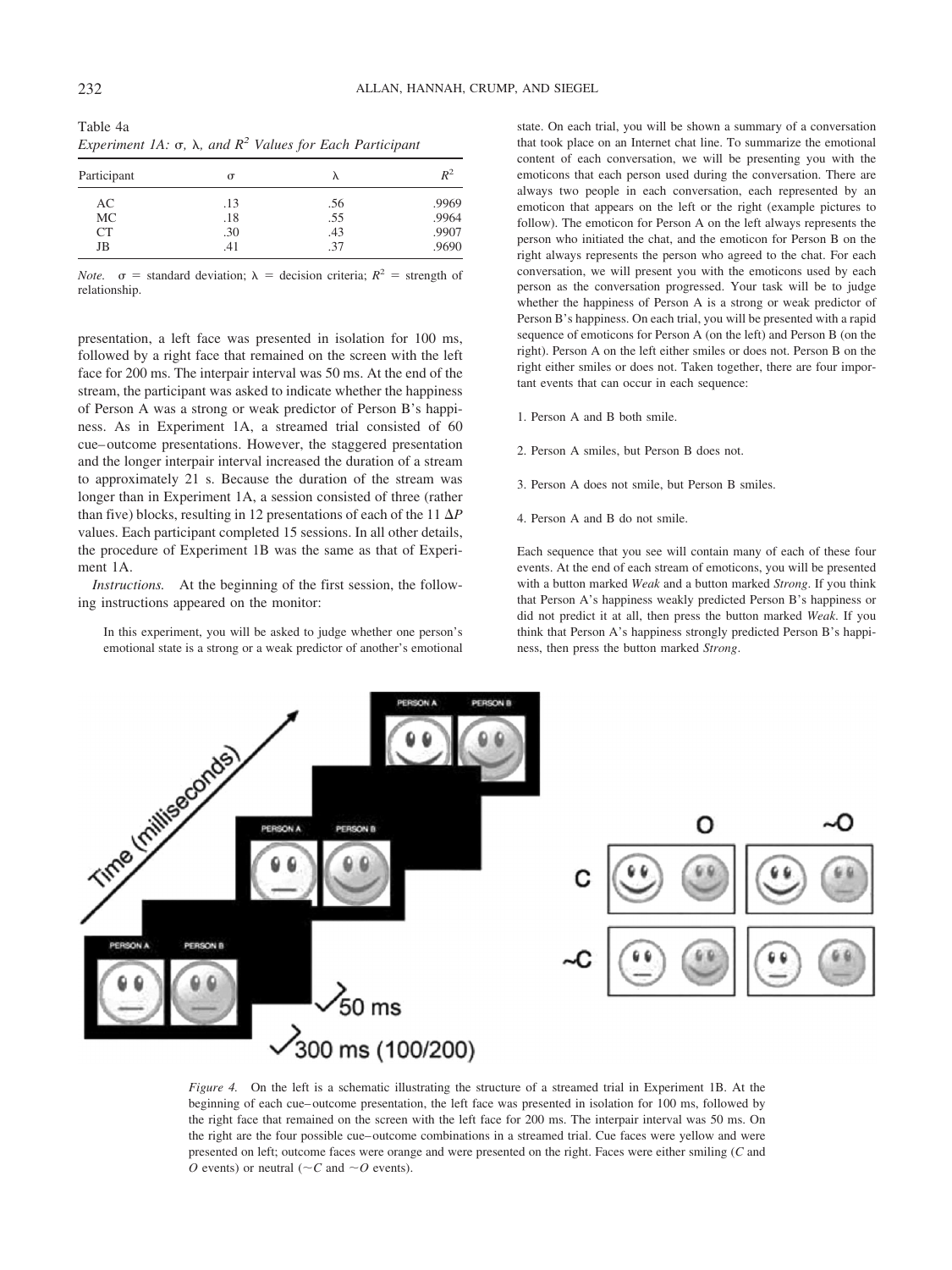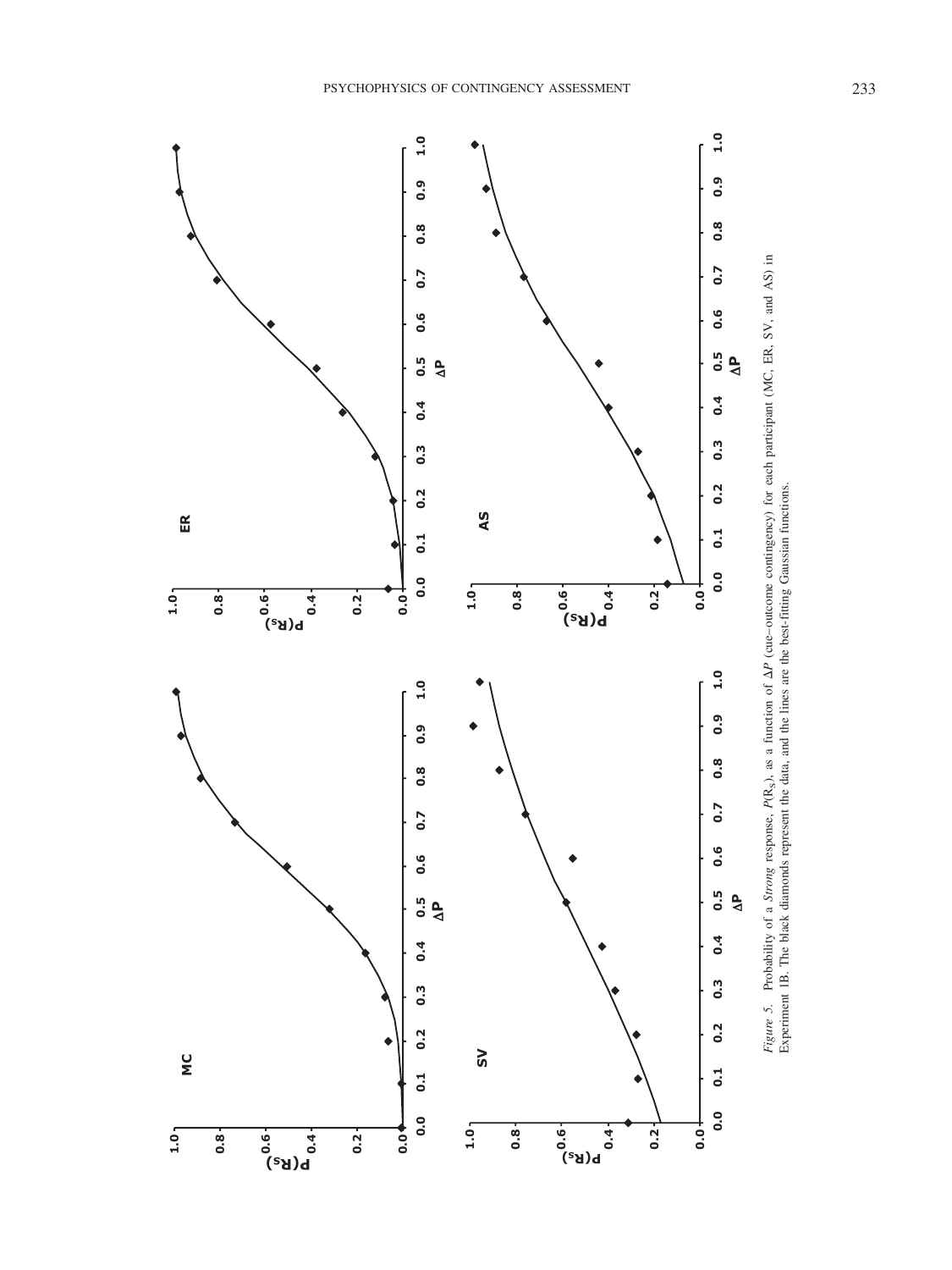# *Results and Discussion*

Figure 5 displays  $P(R<sub>S</sub>)$  as a function of  $\Delta P$  for each of the four participants. As in Experiment 1A,  $P(R<sub>S</sub>)$  increased with increasing  $\Delta P$ , and we fitted the cumulative normal to the data from each participant. The  $R^2$ ,  $\lambda$ , and  $\sigma$  values are available in Table 4b. As in Experiment 1A, the participants differed in their ability to discriminate among the contingency values and in their criterion placement. Participant MC took part in both Experiment 1A and 1B. His parameter values were very similar in the two experiments. The data from Experiment 1B indicated that the streamedtrial procedure is not dependent on the geometric forms originally used by Crump et al. (2007), nor is it dependent on simultaneous presentation of cues and outcomes.

The results of Experiments 1A and 1B are relevant to understanding how the instructions to the participants affect contingency ratings. A number of researchers have suggested that the wording of the rating question in the traditional contingency assessment task is an important variable. For example, Vadillo, Miller, and Matute (2005) compared three wordings: *causal* ("To what extent do you think the medicine is the cause of the allergic reaction?"), *predictive value* ("To what extent do you think that taking the medicine is a good predictor of the allergic reaction"), and *prediction* ("If a patient has taken the medicine, to what extent do you think it is likely that this patient will develop the allergic reaction?). They found that prediction ratings differed from the ratings for the other two question types but that the predictive value ratings and causal ratings did not differ. Vadillo et al. (2005) hypothesized that question type had its effect through "postacquisition processes that modulate participants' responses in a flexible way" (p. 172). The streamed-trial procedure with sequentially presented emoticons provides a methodology for the direct investigation of this hypothesis. Our questions in Experiments 1A ("Is the contingency strong or weak?") and 1B ("Was the emotional state of Person A a strong or weak predictor of the emotional state of Person B?") fall into the predictive-value question type described in Vadillo et al. (2005). A prediction categorization at the end of the emoticon stream would ask, "Given that Person A smiled, what is the likelihood that Person B smiled—weak or strong?" A causal categorization at the end of the emoticon stream would ask, "Was Person A's mood a strong or weak cause of Person B's mood?" One would expect, on the basis of the hypothesis put forth by Vadillo et al. (2005), that question type would have its effect on the placement of the criterion (and not on sensitivity to the contingency).

## *Experiment 1C: Group Data*

The results of Experiments 1A and 1B indicated that the streamed-trial procedure yields orderly psychometric functions for

Table 4b

| Experiment 1B: $\sigma$ , $\lambda$ , and $R^2$ Values for Each Participant |  |  |
|-----------------------------------------------------------------------------|--|--|
|-----------------------------------------------------------------------------|--|--|

| Participant | $\sigma$ |     | $R^2$ |
|-------------|----------|-----|-------|
| МC          | .19      | .58 | .9990 |
| ER          | .20      | .54 | .9979 |
| <b>SV</b>   | .43      | .41 | .9617 |
| AS          | .32      | .47 | .9895 |

*Note.*  $\sigma$  = standard deviation;  $\lambda$  = decision criteria;  $R^2$  = strength of relationship.

individual participants who are well practiced on the task. It was argued earlier that psychometric functions based on individual participant data should be used for the evaluation of psychophysical models, especially when the goal is to unconfound the effects of variables on sensitivity and response bias. However, there might be situations when the experimenter would prefer a more conventional approach, yielding data from one session averaged across a group of participants. Experiment 1C was conducted to explore whether the streamed-trial procedure would yield orderly psychometric functions obtained by averaging across inexperienced participants.

## *Method*

Seventeen McMaster University students either received partial course credit or were paid \$10 (Canadian) for their participation. Experiment 1C was identical to Experiment 1A, except that each participant completed only one session.

## *Results and Discussion*

Figure 6 displays  $P(R<sub>S</sub>)$  as a function of  $\Delta P$  averaged over the 17 participants. We fitted the cumulative normal to the data of each of the 17 participants. The mean of the 17 values of  $\sigma$  was .33, the mean of the 17 values of the *PSE* was .51, and the function in Figure 6 was the mean of the 17 individual fitted functions. The streamed-trial procedure, in conjunction with the method of constant stimuli, does generate an orderly psychometric function based on group data. However, caution should be exercised in the interpretation of the mean function. While on average, there does not appear to be any bias for a particular response (i.e., the mean  $PSE = .51$ ), the 17 *PSE* values ranged from  $-.084$  to .845 (*SD* = .200). Also there was considerable variability in the sensitivity parameter  $\sigma$ , ranging from 0.05 to 1.85 (*SD* = 0.41). Finally, although some of the individual fits between the observed data and the predicted values were very good, others were not. The mean  $R^2$ value was .9113, ranging from .4193 to .9983 ( $SD = .1400$ ).

## Experiment 2: Positive and Negative Contingencies

The previous experiments indicated that the streamed-trial procedure, in conjunction with the method of constant stimuli, yields psychometric functions that provide information about contingency sensitivity  $(\sigma)$  and about criterion placement ( $\lambda$ ). In those experiments, all contingencies were positive. A number of reports in the literature have provided for a comparison of negative and positive contingencies. A frequent finding is that the sign of the contingency affects ratings. For example, the data reported by Dickinson et al. (1984) and by Perales et al. (2005) indicated that for a fixed  $\Delta P$  value, a larger value on the rating scale was used when the sign was positive than when it was negative. Wasserman, Elek, Chatlosh, and Baker  $(1993)^5$  and Maldonado, Catena, Cándido, and Garcia (1999) concluded that ratings were better calibrated to the actual  $\Delta P$  values when they were positive than when

<sup>5</sup> Wasserman et al. (1993) used the free operant version of the active task in which trials are not delineated.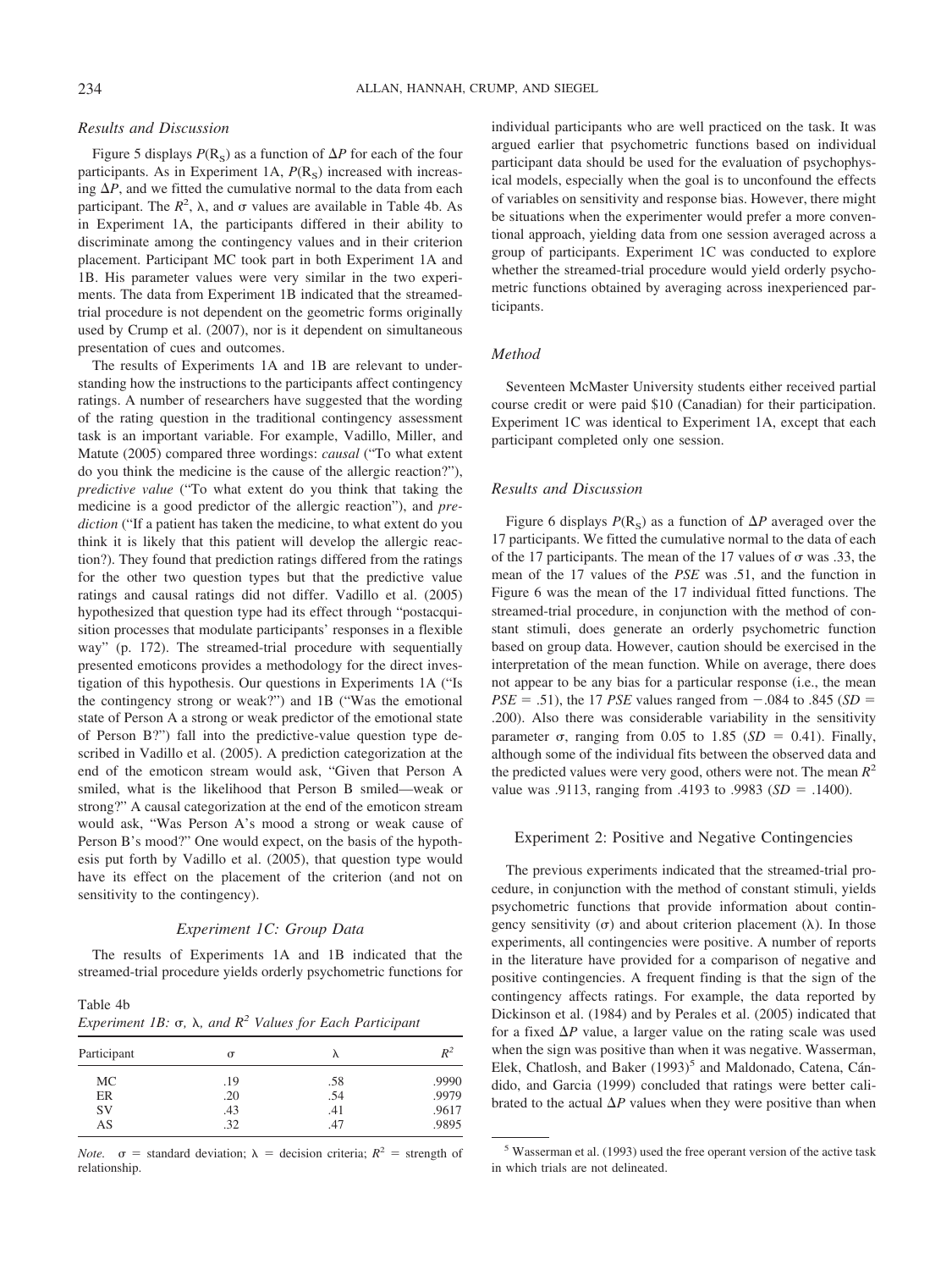they were negative. Mutter and Williams  $(2004)^6$  reported that under some conditions, the effect of the sign of the contingency on ratings was age dependent. Older adults' ratings of negative contingencies, compared with young adults' ratings, were less affected by the size of the negative contingency. The age effect was not present for positive contingencies. In Experiment 2, we compared psychometric functions for positive and negative contingencies. We were especially interested in determining whether the asymmetry in the ratings that others have reported was attributable to contingency sensitivity or to a biased criterion.

# *Method*

There were five participants (see Table 2). Experiment 2 was the same as Experiment 1A, except that in some sessions, the values of  $\Delta P$  were negative. The sign of the 11  $\Delta P$  values was constant in a session and alternated between sessions, and the participant was reminded about the sign at the beginning of each session.<sup>7</sup> Each participant completed 20 sessions, 10 with the set of positive  $\Delta P_s$ and 10 with the set of negative  $\Delta P$ s. The instructions were similar to those used in Experiment 1A except that both a positive contingency and a negative contingency were described.

## *Results and Discussion*

Figure 7 displays  $P(R_s)$  for each participant as a function of  $\Delta P$ for the two signs. Except in the case of Participant XG, the two functions appear to have similar slopes (i.e.,  $\sigma$ ) but differ in *PSE*  $(i.e., \lambda)$ . For each participant, separate psychometric functions were fitted for the two signs with the restriction that  $\sigma$  was the same across the two functions. The  $\sigma$ ,  $\lambda$ , and  $R^2$  values for each participant are available in Table 5. So that the effect of the common  $\sigma$  constraint on the fit can be evaluated,  $R^2$  values are also shown for fits that allowed different values of  $\sigma$  for the two signs. The constraint of a common  $\sigma$  had a negligible effect on  $R^2$ . For all participants except  $XG$ ,  $\lambda$  was smaller for positive contingencies than for negative contingencies, suggesting that the asymmetry in the effect of sign on ratings that has been reported in the literature is likely attributable to a biased criterion placement.

Biased criterion placement may be relevant to understanding the effect of age on contingency assessment reported by Mutter and Williams (2004). They concluded that "detecting causal contingency apparently becomes more difficult with age, especially . . . when the relationship between a causal event and an outcome is negative" (p. 13). The design of the experiments in Mutter and Williams, however, do not allow for locating the age difference in the detection of the contingency. The experiments reported in the present article could be repeated with older adults. This would allow one to determine whether older and young adults differ in the detection of the contingency  $(\sigma)$  or in the manner in which they respond  $(\lambda)$ . As reviewed by Allan and Siegel (2002), it is now well established that some findings in the literature (such as short-term memory performance, gustatory assessment, and flicker fusion) that had been attributed to sensitivity deficits actually reflected different decision strategies across participant groups.

## Experiment 3: Outcome Density

The purpose of Experiment 3 was to use the streamed-trial procedure and the method of constant stimuli to investigate a well-established but poorly understood phenomenon of contingency judgments—the outcome density effect (ODE). The ODE refers to the finding that for a fixed  $\Delta P$ , ratings of contingency usually are not constant but rather increase with the probability of the outcome, *P*(*O*).

Allan et al. (2005) suggested that SDT is relevant to understanding the ODE. In their experiment, they used the traditional contingency task and based their SDT analysis on the trial prediction responses. Allan et al. (2005) concluded that outcome density does not affect sensitivity to the contingency; rather, it affects the participant's willingness to predict that the outcome will occur.

As discussed previously, the traditional contingency task is not well suited for evaluating SDT interpretations of contingency assessment. Crump et al. (2007) recently demonstrated the ODE in the streamedtrial task, with ratings as the dependent measure. In Experiment 3, we used the streamed-trial task with a binary behavioral response. We manipulated outcome density. If the ODE is indeed a criterion effect, one would expect  $P(O)$  to have its affect on  $\lambda$  rather than on  $\sigma$ .

# *Method*

There were four participants (see Table 2). $8$  A stream of 80 presentations of the geometric form stimuli used in Experiment 1A defined a value of  $\Delta P$ . The value of  $P(C)$  was .5, and the value of *P*(*O*) was either .3 or .7. Table 6 shows the  $\Delta P$ , *P*(*O*|*C*), and  $P(O|\sim C)$  values and also the frequencies in cells *a* and *c* of the 2  $\times$ 2 contingency matrix for each value of *P*(*O*). The range of possible  $\Delta P$  values was constrained by the number of presentations in the streamed trial and the values of  $P(C)$  and  $P(O)$ . With 80 presentations in a stream,  $P(C)$  value of .5, and  $P(O)$  values of .3 and .7, nonnegative  $\Delta P$  values were constrained to values equal to or less than .6. Seven values of  $\Delta P$ , ranging from .0 to .6 in increments of .1, were used.

*P*(*O*) was constant throughout a session and was randomized between sessions. Each of the seven  $\Delta P$  values was presented four times in a randomized order during each block of 28 streamed trials. A session consisted of five blocks, resulting in 20 presentations of each of the seven  $\Delta P$  values. Each participant completed 20 sessions, 10 with each value of *P*(*O*) in a randomly determined order. In all other details, the procedure of Experiment 3 was the same as that of Experiment 1A.

## *Results and Discussion*

Figure 8 displays  $P(R<sub>S</sub>)$  for each participant as a function of  $\Delta P$ for the two values of *P*(*O*). Except for data from Participant AB, the two functions differ in  $\lambda$  (i.e., the *PSE*) and appear to have similar slopes. For each participant, separate psychometric func-

<sup>6</sup> Mutter and Williams (2004) also used the free operant version of the active contingency task in which trials are not delineated.

 $<sup>7</sup>$  It is commonplace in psychophysical experiments with well-practiced</sup> participants to fully inform the participants about the conditions they will experience in a session. Providing participants with such information decreases variability due to uncertainty, since once the participants have experienced an easy-to-discriminate value, they would know which session type was in effect (i.e., whether they were in the positive or in the negative session).

<sup>8</sup> There was 1 additional participant, but we could not fit her data. She made few  $R_s$  responses, even to the larger  $\Delta P$  values.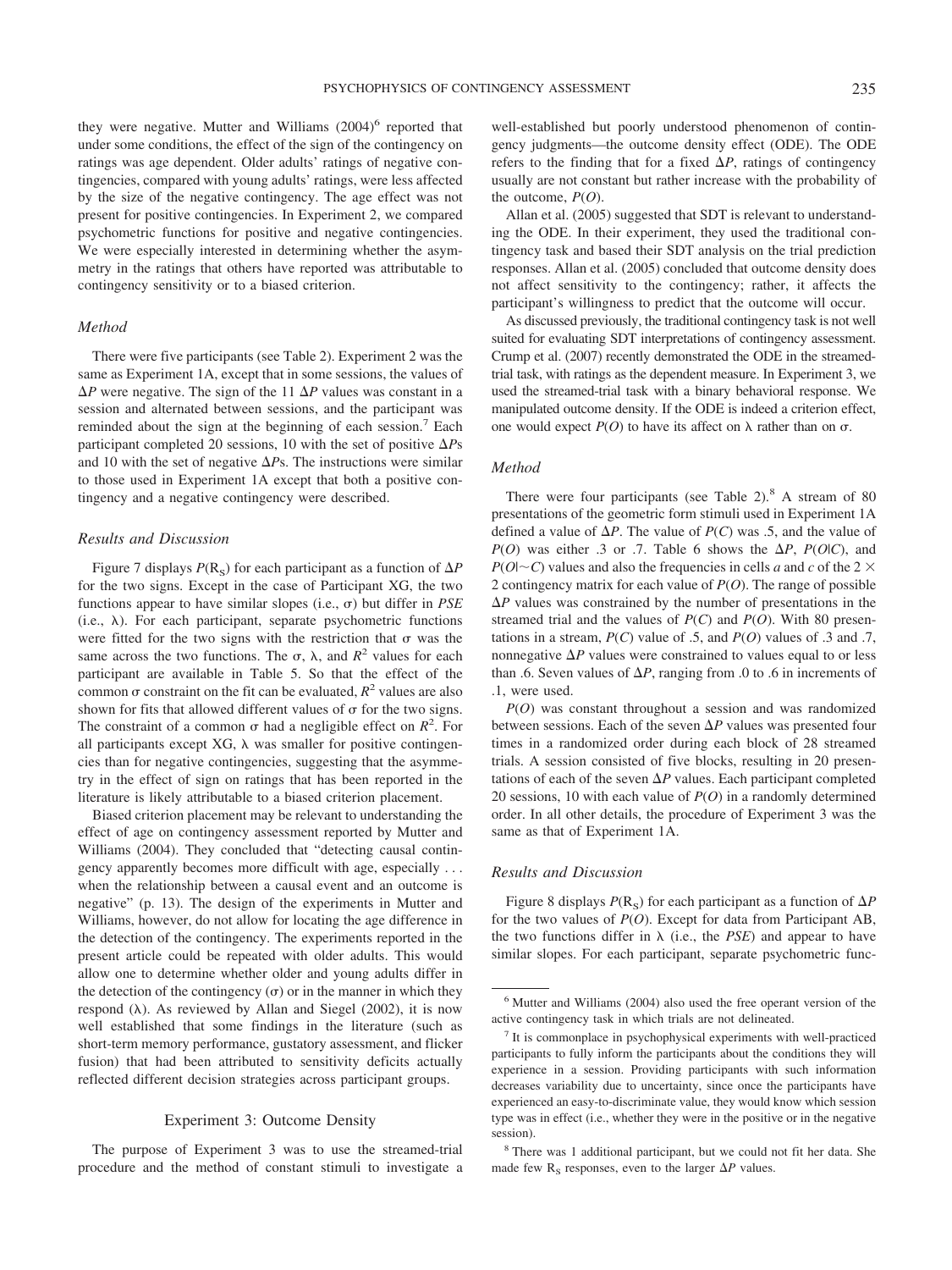

*Figure 6.* Mean probability of a *Strong* response,  $P(R<sub>S</sub>)$ , as a function of  $\Delta P$  (cue–outcome contingency) in Experiment 1C. The black diamonds represent the data, and the line is mean of the Gaussian functions fitted to each participant's data.

tions were fitted for the two values of *P*(*O*), with the restriction that  $\sigma$  was the same across the two functions. The  $\sigma$ ,  $\lambda$ , and  $R^2$ values for each participant are available in Table 7. To evaluate the effect of the common  $\sigma$  constraint on the fit, we also determined values of  $R^2$  for fits that allowed different values of  $\sigma$  for the two *P*(*O*) values. The constraint of a common  $\sigma$  had little effect on  $R^2$ . For all participants,  $\lambda$  is smaller for  $P(O) = .7$  than for  $P(O) = .3$ , indicating that  $P(R<sub>S</sub>)$  increases with  $P(O)$ .

These data are consistent with the suggestion of Allan et al. (2005) that *P*(O) does not affect the ability to perceive the strength of the relationship between the cue and the outcome but does affect the tendency to categorize the relationship as strong. The results not only indicate a mechanism for the ODE but also are relevant to understanding individual differences in susceptibility to the phenomenon.

Although most participants (like those in the present experiment) displayed the ODE, there has been considerable interest in those who do not. Specifically, there are reports that depressed individuals (in contrast with nondepressed individuals) do not display the ODE. That is, people with depression do not inflate their ratings when *P*(*O*) is increased. This apparent knack for people with depression not to be misled by outcome density in their contingency judgments has been termed *depressive realism* and the absence of an ODE has led to the characterization of depressed individuals as "sadder but wiser" (Alloy & Abramson, 1979). Allan et al. (2007) suggested that depressive realism might best be understood from a psychophysical analysis of contingency judgment. That is, depressed and nondepressed participants may not differ in their perception of contingency (depressed participants are not "wiser"), but rather nondepressed participants respond to the increased salience of an outcome—as implemented, for example, by increasing  $P(O)$ — by a change in decision criterion.<sup>9</sup>

## Experiment 4: Payoffs

The SDT account of contingency assessment is different from alternative accounts primarily because it makes a distinction between sensitivity and criterion. The criterion is determined predominantly by the participant's analysis of the costs of making each of the two types of mistakes (false alarms and misses). The traditional way of manipulating decision criterion in psychophysical tasks is to explicitly manipulate the consequences of these mistakes (the *payoff structure*). Perales et al. (2005) manipulated payoff structure in the traditional, discrete-trial contingency task and concluded that payoffs affected criterion placement but not sensitivity. As we noted earlier, their SDT analysis was conducted on the prediction responses, and their conclusions were based on averaged data. In Experiment 4, we examined the role of payoff structure on performance in the streamed-trial task. To extend the generality of our findings, we modified the psychophysical task from that used in the previous experiments. In Experiment 4, there were only two possible  $\Delta P$  values.

## *Method*

*Participants and procedure.* There were five participants (see Table 2). The two values of  $\Delta P$  were .4 and .6 for all participants except KS. Participant KS was less sensitive than the other participants, and the values for KS were .3 and .7. Each value of  $\Delta P$ was defined by 60 streamed presentations, using the geometric forms from Experiment 1A. The cell frequencies for these contin-

<sup>&</sup>lt;sup>9</sup> Alloy and Abramson (1979) varied outcome valence, as well as outcome density, in their experiments. An outcome was made either desirable or undesirable (rather than frequent or infrequent). In the "win" condition, the participant gained points on each trial on which the outcome occurred, and in the "lose" condition, the participant lost points on each trial on which the outcome did not occur. As with outcome density, Alloy and Abramson found that outcome valence influenced ratings of nondepressed but not of depressed individuals. That is, they observed depressive realism with an outcome valence effect, as well as with an outcome density effect. It is likely that the outcome valence effect, like the outcome density effect, reflects a decision strategy.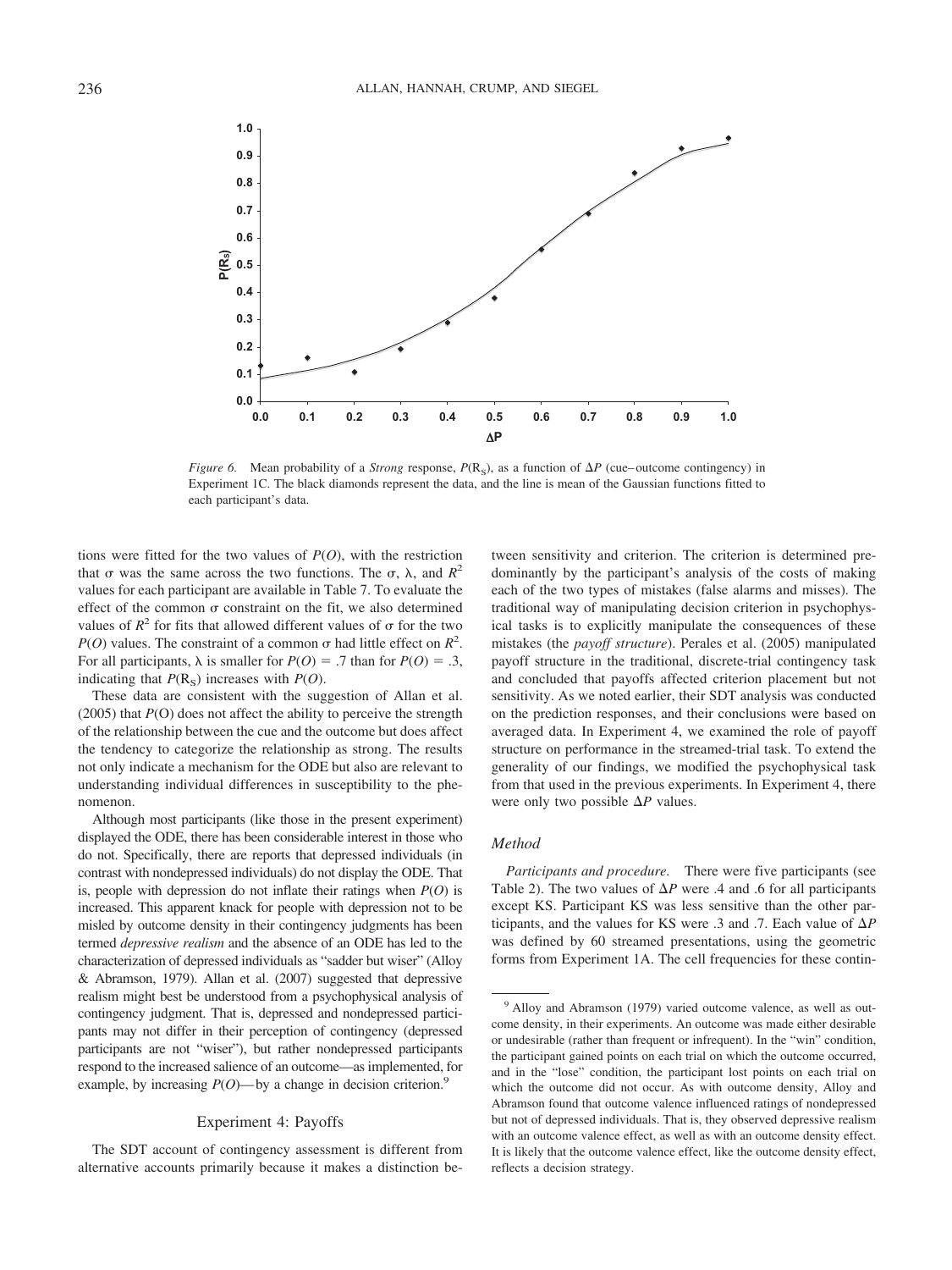

*Figure 7.* Mean probability of a *Strong* response,  $P(R_s)$ , as a function of  $\Delta P$  (cue–outcome contingency) for each participant (MC, AS, AB, XG, and AAC) for each sign in Experiment 2. The black diamonds (negative) and white squares (positive) represent the data, and the lines (continuous for negative and hatched for positive) are the best fitting Gaussian functions fitted with the constraint that  $\sigma$  (common standard deviation) is constant across the two signs.

gencies are available in Table 3. As in the previous experiments, the participant made either a  $R<sub>S</sub>$  or a  $R<sub>W</sub>$  response at the end of each streamed trial. Each  $\Delta P$  value was presented 14 times in a randomized order during each block of 28 streamed-trials. A session consisted of five blocks, resulting in 70 presentations of each  $\Delta P$  value.

The 2  $\times$  2 matrix relating the two  $\Delta P$  values to the two response categories is shown in Table 8. There are two types of correct responses:  $R_s$  to the larger  $\Delta P$  value (a hit, H) and  $R_w$  to the smaller  $\Delta P$  value (a correct rejection, CR). There are also two types of errors:  $R_s$  to the smaller  $\Delta P$  value (a false alarm, FA) and  $R_w$  to larger  $\Delta P$  value (a miss, M). Participants won points for correct responses and lost points for errors.<sup>10</sup> There were two payoff matrices that are illustrated in Table 9. In the weak (W) condition, there were greater gains and smaller losses for  $R_w$  than for  $R_s$ . A CR earned 50 points, while an H earned only 10 points. Moreover, an FA lost 50 points, while an M lost only 10 points. This payoff structure should bias participants to respond *Weak*,

<sup>&</sup>lt;sup>10</sup> These points were converted to cash at the end of the experiment. The actual amount accumulated by a participant over the 20 sessions was determined by his or her sensitivity and by the effect of the payoff matrix on his or her criterion. The amount ranged from \$17.97 to \$30.60.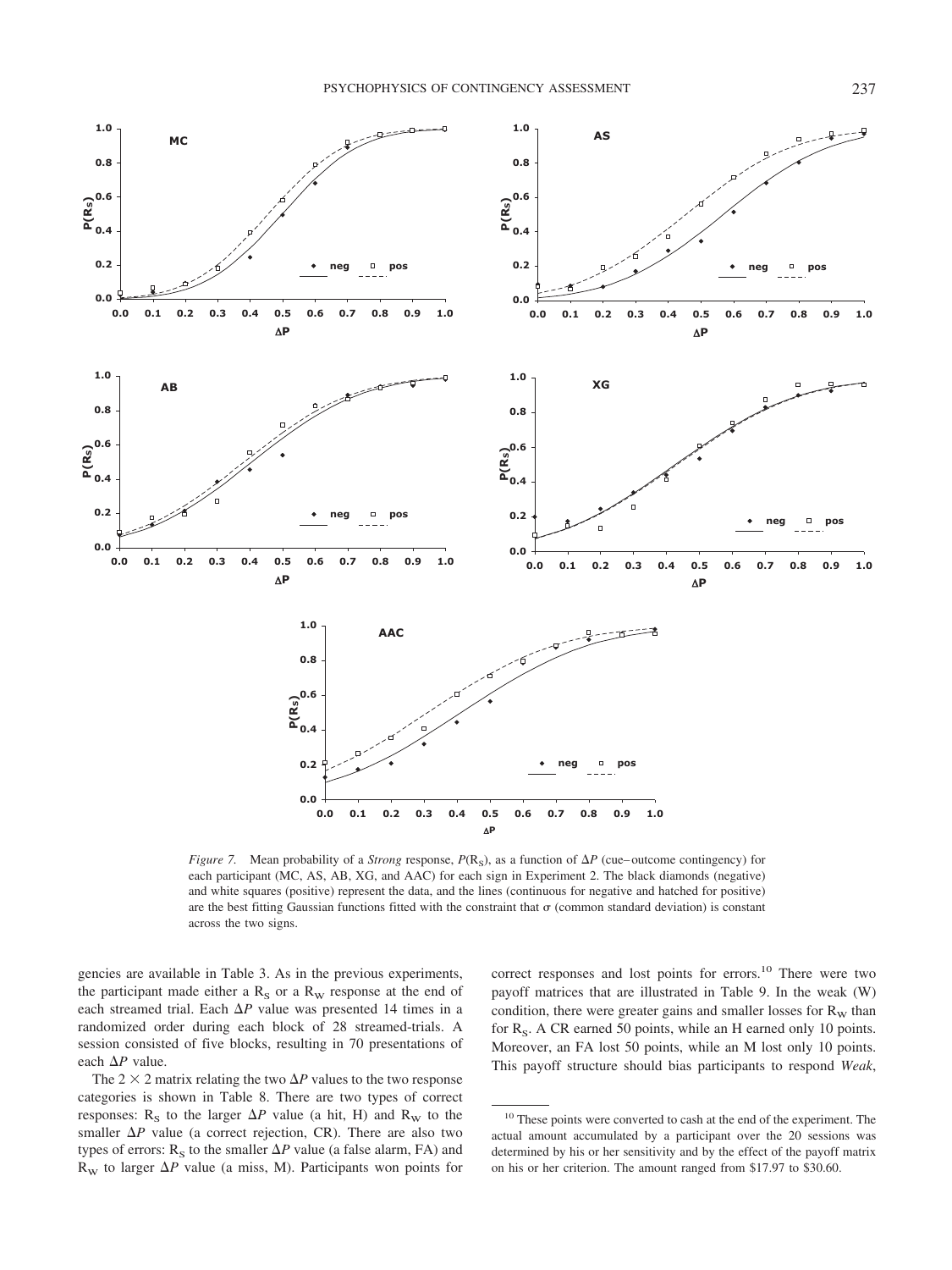moving  $\lambda$  toward a more conservative location. The payoffs were reversed in the strong (S) condition, where an H earned 50 points and a CR earned only 10, while an M cost 50 points, and an FA cost only 10. This payoff structure should bias participants to respond *Strong*, moving  $\lambda$  toward a more liberal location. Each participant completed 20 sessions, 10 with each payoff matrix in a randomly determined order. In all other details, the procedure of Experiment 4 was the same as that of Experiment 1.

*Instructions.* The following was added to the instructions from Experiment 1A:

After you make your decision, you will be told whether you are correct or incorrect. If you are correct, you will win some points. If you are incorrect, you will lose some points. These points will accumulate across blocks. At the end of the experiment, you will be able to exchange your points for a small amount of money. The exchange rate will be 1,000 points to \$1. After learning whether you are correct or not, you can press a button to return to the task for another trial.

#### *Results and Discussion*

The participant's decision problem in Experiment 4 is illustrated in Figure 9. There were only two distributions, and again the participant adopted a criterion  $\lambda$ . With two distributions, the participant's sensitivity, *d'*, was defined as the difference between the means of the two distributions normalized by the common standard deviation  $\sigma$  (Green & Swets, 1966):

$$
d' = \frac{\text{difference between means}}{\sigma}.
$$

Estimates of  $d'$  and  $\lambda$  can be obtained from the data by converting the obtained values of *P*(H) and *P*(FA) to *z* scores, *Z*(H) and *Z*(FA), respectively:  $d' = Z(FA) - Z(H)$ , and  $\lambda = Z(FA)$ . Estimates of  $d'$  and  $\lambda$  are shown in Table 10 for each participant under each payoff condition. Also shown, for each parameter, is the difference between the estimates under the two payoffs. For two participants (AB and KS), payoffs had little effect on either *d*, or  $\lambda$ . For the other three participants (MC, XG, and GM), payoffs had a dramatic effect on  $\lambda$  and little if any effect on  $d'$ . For these participants, the criterion was more liberal for  $R<sub>s</sub>$  when the payoffs favored H and FA compared with when the payoffs favored CR and M. Thus, when payoffs do affect behavior, they do so at the

Table 5 *Experiment 2: Values for Each Participant*

|             |          | λ            |             |       |         |
|-------------|----------|--------------|-------------|-------|---------|
| Participant | $\sigma$ | $-\Lambda P$ | $+\Delta P$ | $R^2$ | $(R^2)$ |
| МC          | .19      | .50          | .46         | .9967 | .9967   |
| AB          | .27      | .41          | .38         | .9847 | .9855   |
| XG          | .30      | .43          | .43         | .9789 | .9879   |
| AS          | .26      | .57          | .45         | .9913 | .9920   |
| AAS         | .32      | .41          | .31         | .9859 | .9894   |

*Note.* Values for  $\sigma$  (standard deviation) and  $\lambda$  (decision criteria) were derived with the constraint that  $\sigma$  was constant across the two signs for  $\Delta P$ (contingency between cue and outcome). The first column of  $R^2$  values describes the goodness of fit with  $\sigma$  constant. The next column,  $(R^2)$  values, describes the goodness of fit when  $\sigma$  for the two signs was allowed to assume different values.

#### Table 6

*Experiment 3: P(O) and*  $\Delta P$  *Values, P(O|C) and P(O|~C) Values for Each Combination of*  $P(O)$  *and*  $\Delta P$ *, and the Frequencies of the 2*  $\times$  *2 Contingency Matrix in Cells a and c* 

| P(O) | $\Delta P$     | P(O C) | $P(O \sim C)$ | $\boldsymbol{a}$ | $\boldsymbol{c}$ |
|------|----------------|--------|---------------|------------------|------------------|
| .3   | $\overline{0}$ | .30    | .30           | 12               | 12               |
|      | $\cdot$        | .35    | .25           | 14               | 10               |
|      | $\cdot$        | .40    | .20           | 16               | 8                |
|      | .3             | .45    | .15           | 18               | 6                |
|      | .4             | .50    | .10           | 20               | $\overline{4}$   |
|      | .5             | .55    | .05           | 22               | $\overline{c}$   |
|      | .6             | .60    | .00           | 24               | $\mathbf{0}$     |
| .7   | $\Omega$       | .70    | .70           | 28               | 28               |
|      | $\cdot$        | .75    | .65           | 30               | 26               |
|      | $\cdot$        | .80    | .60           | 32               | 24               |
|      | .3             | .85    | .55           | 34               | 22               |
|      | $\cdot$ 4      | .90    | .50           | 36               | 20               |
|      | .5             | .95    | .45           | 38               | 18               |
|      | .6             | 1.0    | .40           | 40               | 16               |

*Note.*  $\Delta P$  = contingency between cue and outcome; *O* = outcome; *C* = cue;  $\sim$  *C* = absence of cue.

decision. Overall, the data are consistent with the conclusion reached by Perales et al. (2005) that payoffs affect decision strategy and do not affect the ability to perceive the strength of the relationship between the cue and the outcome.

## General Discussion

The study of contingency assessment involves the study of the relationship between physical events (the statistical contingency between cue and outcome) and the participant's internal experience of these events. Inasmuch as "psychophysics is the study of the relationship between physical events and our internal experience of these physical events" (Allan & Siegel, 2002, p. 419), it would seem that contingency assessment would be a topic of considerable interest to psychophysicists. It is not. With very few exceptions, research concerned with contingency assessment and research concerned with psychophysics have progressed independently, each with its own traditions and each motivated by different theoretical perspectives and models. We have suggested that a particular psychophysical model, SDT, can be profitably applied to the contingency assessment situation.

Originally SDT was developed to examine how organisms decide whether an auditory signal has, or has not, been presented (see Green & Swets, 1966). Subsequently, it has been found to be applicable to many areas in addition to this limited domain. For example, SDT has been applied to medical diagnoses (reviewed by Swets, 1996), clinical psychological assessment (reviewed by Mc-Fall & Treat, 1999), responses of depressed people (reviewed by Allan et al., 2007), and the placebo effect (reviewed by Allan & Siegel, 2002). In all these cases, a participant's judgment was determined both by the participant's sensitivity to the stimuli and by the participant's decision criterion. The present experiments were designed to evaluate the applicability of applying SDT to contingency assessments.

The traditional contingency assessment task does not readily lend itself to a SDT analysis—most forms of the task do not involve a categorical response and do not permit extensive within-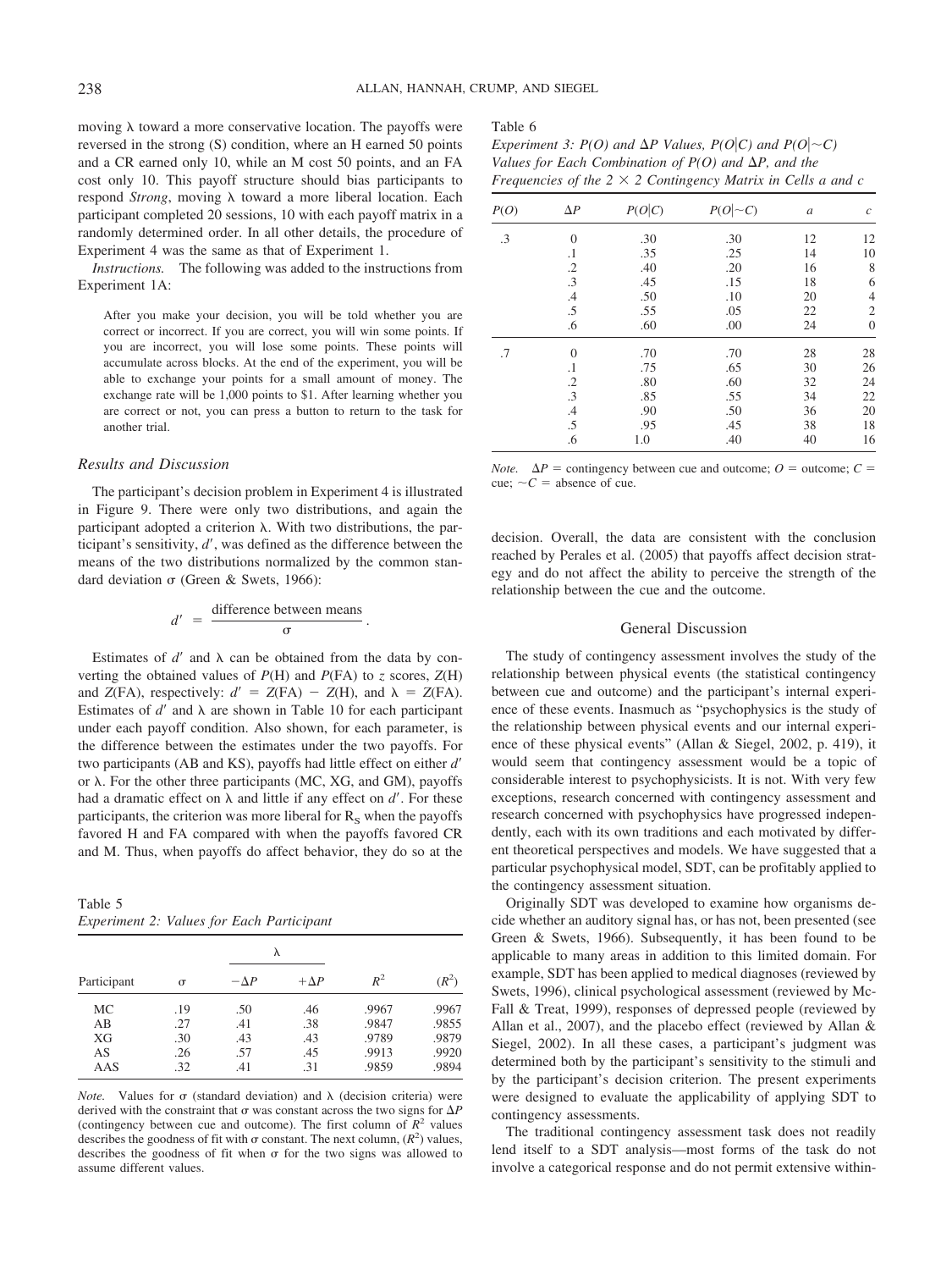

*Figure 8.* Mean probability of a *Strong* response,  $P(\mathbf{R_S})$ , as a function of  $\Delta P$  (cue–outcome contingency) for each value of probability of outcome,  $P(O)$ , for participants (MC, AB, XG, and GM) in Experiment 3. The black diamonds (.3 value) and white squares (.7 value) represent the data, and the lines (continuous for .3 value and hatched for .7 value) are the Gaussian functions fitted with the constraint that  $\sigma$  (common standard deviation) is constant across the two values of  $P(O)$ .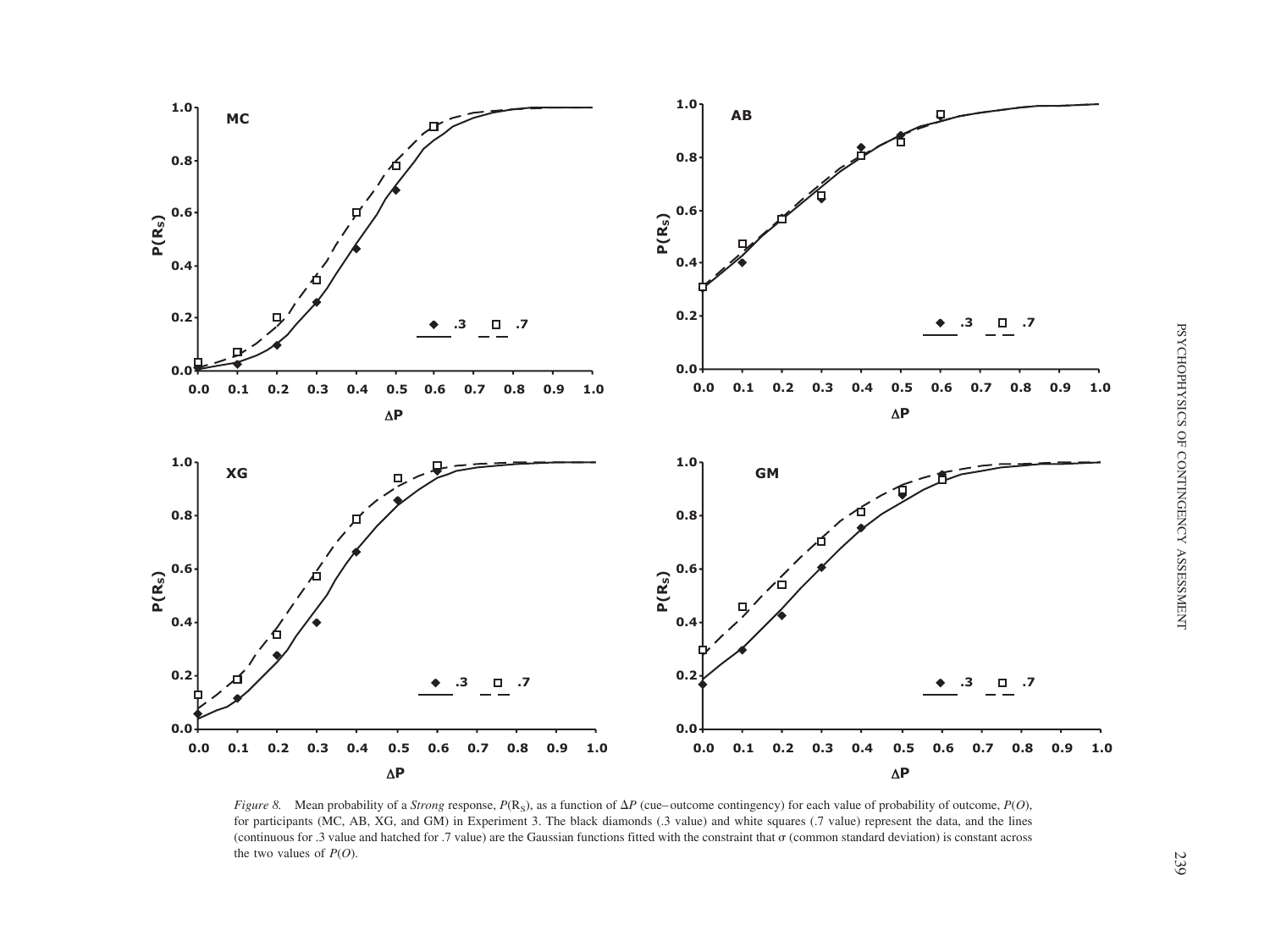| Table 7                                   |  |  |
|-------------------------------------------|--|--|
| Experiment 3: Values for Each Participant |  |  |

| Participant | $\sigma$ | $P(O) = .3$ | $P(O) = .7$ | $R^2$ | $(R^2)$ |
|-------------|----------|-------------|-------------|-------|---------|
| МC          | .17      | .41         | .36         | .9964 | (.9972) |
| AB          | .30      | .15         | .14         | .9865 | (.9881) |
| XG          | .18      | .32         | .26         | .9940 | (.9940) |
| <b>GM</b>   | .26      | .23         | .15         | .9919 | (.9966) |

*Note.* Values for  $\sigma$  (standard deviation) and  $\lambda$  (decision criteria) were derived with the constraint that  $\sigma$  was constant across the two values of probability of outcome,  $P(O)$ . The first column of  $R^2$  values describes the goodness of fit with  $\sigma$  constant. The next column,  $(R^2)$  values, describes the goodness of fit when  $\sigma$  for the two  $P(O)$  values was allowed to assume different values.

participant measures of performance. We designed the experiments reported here so that we could evaluate contingency assessment using a categorical response (relationship judged either as strong or weak) and a task suitable to the SDT analysis (the streamed-trial procedure).

The results of Experiment 1 indicated that contingency assessments generate orderly psychometric functions and that participants' assessments of positive contingencies are determined by the independent actions of contingency sensitivity and individual response criteria. This was seen in data from well-practiced participants (Experiments 1A and 1B) and in group data (Experiment 1C). It was also the case for arbitrary geometric forms that were presented simultaneously (Experiment 1A) and for faces expressing different emotions that were presented sequentially (Experiments 1B). The results of Experiment 2 indicated that the psychophysical procedure used in Experiment 1 is useful for comparing the roles of contingency sensitivity and individual response criteria in the assessment of positive and negative contingencies.

Experiment 3 was designed to evaluate a well-established but poorly understood phenomenon of contingency assessment—the ODE. The results of Experiment 3 indicated that the new contingency assessment task could be used to demonstrate the ODE. That is, most participants assess two statistically equal contingencies as being unequal because they judge the contingency with the higher outcome density, *P*(*O*), as being greater than the contingency with the lower outcome density. In contrast to the traditional contingency assessment task, the version of the task that we used permits evaluation of the source of the ODE: Does increasing *P*(O) modulate the participant's ability to detect the contingency, or does it

Table 8 *2* ! *2 Matrix in Experiment 4*

|                | Response |             |  |
|----------------|----------|-------------|--|
| $\Delta P$     | $R_{S}$  | $R_{\rm w}$ |  |
| Large<br>Small | Н<br>FA  | М<br>CR     |  |

*Note.* The large and small  $\Delta P$  (contingency between cue and outcome) values were .6 and .4, respectively, for all participants except for KS, whose  $\Delta P$  values were .7 and .3, respectively.  $R_S =$  *Strong* response;  $R_W = Weak$  response;  $H = hit$ ;  $M = miss$ ;  $FA = false$  alarm;  $CR = correct$ rejection.

Table 9 *Experiment 4: Payoff Matrices*

| Condition |            | Response |             |
|-----------|------------|----------|-------------|
|           | $\Delta P$ | $R_{S}$  | $R_{\rm w}$ |
| Weak      | Large      | 10       | $-10$       |
|           | Small      | $-50$    | 50          |
| Strong    | Large      | 50       | $-50$       |
|           | Small      | $-10$    | 10          |

*Note.* The large and small  $\Delta P$  (contingency between cue and outcome) values were .6 and .4, respectively, for all participants except for KS, whose  $\Delta P$  values were .7 and .3, respectively.

bias the participant toward reporting that a given contingency is higher than it really is? Consistent with our previous suggestion (Allan et al., 2005), the results of Experiment 3 indicated that increasing *P*(O) does not affect the participant's ability to detect the relationship between cue and outcome—rather, it biases the participant to report that the contingency is inflated. Inasmuch as the ODE is attributable to the participant's decision criterion, rather than to the sensitivity to the contingency, it is possible that individuals who are apparently immune to the ODE (i.e., depressed individuals) may be distinguished from those displaying the ODE (i.e., nondepressed individuals) on the basis of their adoption of a conservative decision criterion (see Allan et al., 2007).

Experiments 1–3 evaluated the effects of various manipulations on contingency sensitivity and the participants' decision criterion. In Experiment 4, we experimentally manipulated the criterion by the imposition of an explicit payoff structure. The results were consistent with a SDT analysis of the contingency assessment task: For participants whose contingency assessments are affected by the payoffs, the locus of the effect is in the criterion parameter not in the sensitivity parameter.

When fitting the psychometric functions and when calculating d', we used the simplest SDT model. We assumed that there was a monotonic relationship between mean perceived contingency and actual contingency, that the variability in perceived contingency had a Gaussian distribution, and that this variability was



*Figure 9.* The participant's decision problem for the streamed-trial task with two values of  $\Delta P$  (cue–outcome contingency).  $f(X) =$  probability density;  $X =$  subjective contingency,  $\lambda =$  decision criterion value. Line with arrowheads  $=$  the difference between the mean values of .4 and .6 ( $d'$ , or participant's sensitivity).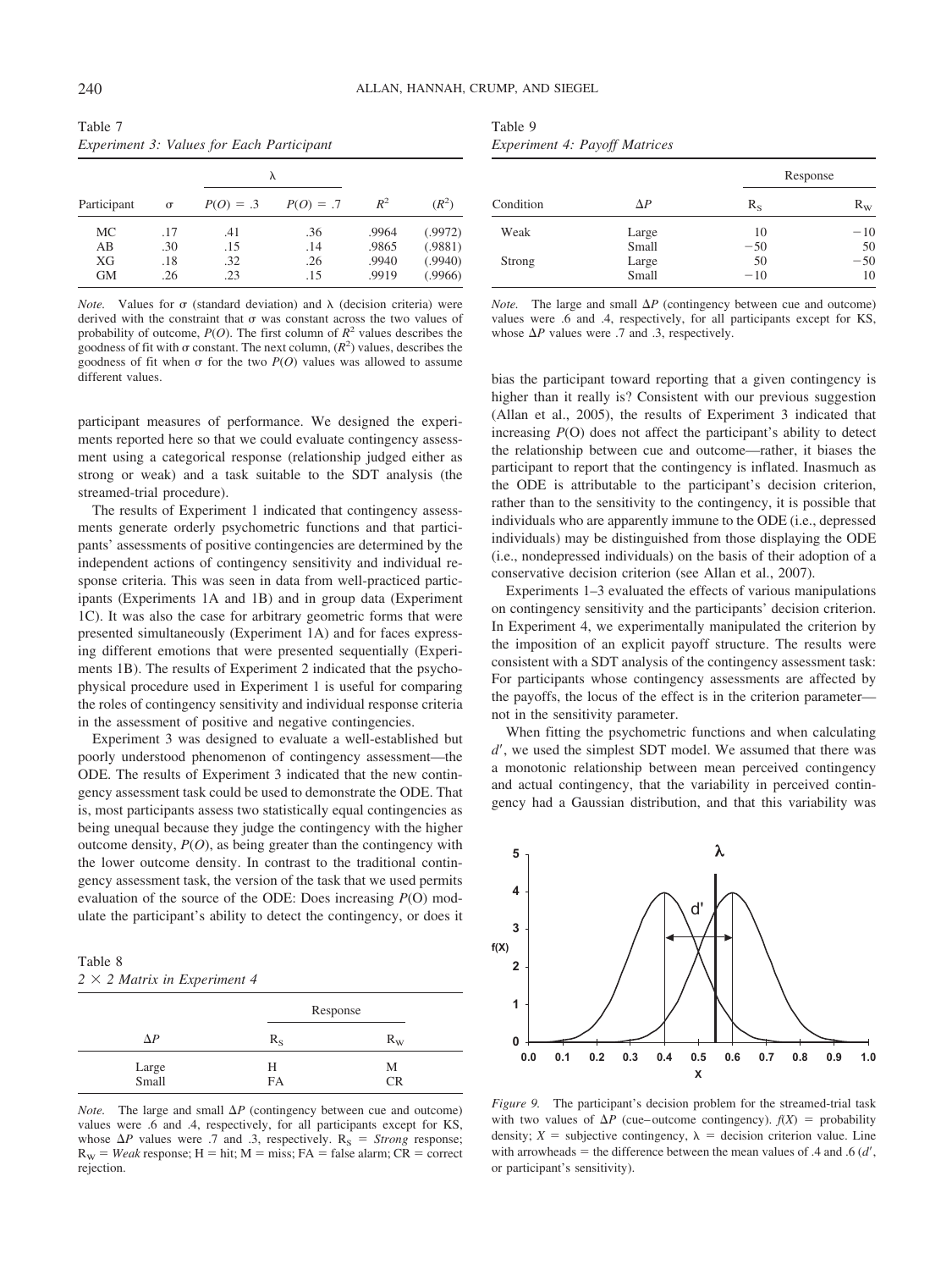Table 10 *Experiment 4: Values for Each Participant*

|             |      | $d^{\prime}$ |      | λ       |      |         |
|-------------|------|--------------|------|---------|------|---------|
| Participant | S    | W            | Diff | S       | W    | Diff    |
| МC          | 1.56 | 1.56         | 0.00 | 0.37    | 1.01 | $-0.64$ |
| AВ          | 1.15 | 1.14         | 0.01 | 0.34    | 0.40 | $-0.06$ |
| XG          | 1.76 | 1.64         | 0.12 | 0.45    | 1.23 | $-0.78$ |
| <b>GM</b>   | 1.60 | 1.41         | 0.19 | $-0.10$ | 1.37 | $-1.47$ |
| <b>KS</b>   | 2.51 | 2.50         | 0.01 | 1.13    | 1.04 | 0.09    |

*Note.*  $d'$  = participant's sensitivity;  $\lambda$  = decision criteria; S = strong condition;  $W =$  weak condition; Diff = difference between the parameter estimates for the two payoff matrices.

constant across  $\Delta P$  values.<sup>11</sup> The fits of this simple model to the data were good, and there did not appear to be any systematic departures of the fitted functions from the data.

In summary, sign, outcome density, and payoffs influenced the decision parameter  $(\lambda)$  and had little influence on the ability to assess the contingency ( $\sigma$  and  $d'$ ). Thus, manipulations that have been shown to be decision effects in the psychophysical literature (see Macmillan & Creelman, 2005) have similar effects in the streamed-trial contingency task. Moreover, as in the psychophysical literature, these manipulations have little effect on the participant's sensitivity to the contingencies.

Although there are clear trends in the data, individual differences do exist. Not surprisingly, as in other psychophysical experiments (e.g., Allan, 2002), participants differed in sensitivity and also with regard to the impact of an independent variable on the decision criterion. For example, in Experiment 2, for Participant XG (and only this participant), sign had a clear effect on  $\sigma$  and no effect on  $\lambda$ . One advantage of the streamed-trial procedure is that it allows individual differences to be seen, rather than to be hidden, as is the case with the conventional contingency task, where averaging over participants is the norm.

The SDT approach incorporating the streamed-trial procedure and the method of constant stimuli provides a methodology that would be useful in obtaining a better understanding of conditions such as mood (e.g., Alloy & Abramson, 1979) and age (Mutter & Williams, 2004), which have been shown to affect contingency assessment. Researchers have tended to conclude that these performance differences reflect differences in the ability to detect contingencies. As we (Allan & Siegel, 2002; Allan et al., 2007) and others (e.g., McFall & Treat, 1999; Swets, 1996) have documented, a SDT analysis reveals that effects that have been attributed to sensitivity differences often reflect different decision strategies. Inasmuch as the streamed-trial procedure, in conjunction with the method of constant stimuli, provides independent measures of contingency sensitivity and decision criterion, it provides a methodology that may be of interest to the study of other clinical conditions that affect contingency assessment.

In apparent contrast to the SDT analysis advocated here, most current research in contingency assessment focuses on associative models (see Allan & Tangen, 2005). Such an approach was inspired by Dickinson et al.'s (1984) associative account of contingency assessment. According to an associative account of contingency assessment, a human participant learns over trials to associate cues with outcomes in the same manner as organisms learn to associate conditional and unconditional stimuli in a Pavlovian learning experiment. Associative models specify one process that describes the learning algorithm for the growth of associative strength (*V*). These models assume that the behavioral response (judged magnitude of contingency) is a monotonic function of *V*. In recent years, a number of researchers have questioned this assumption (e.g., Allan & Tangen, 2005; Vadillo & Matute, 2007; Vadillo et al., 2005).

It is intriguing to consider the possibility that the two-process SDT model is not an alternative to associative interpretations of contingency assessment but rather that it is a useful way of integrating the acquisition of associations with a separate decision process. A similar suggestion was made some years ago by Schmajuk (1987) in the context of classical conditioning of nonhuman organisms. Consider that on each streamed trial, an associative algorithm (e.g., Bush & Mosteller, 1951; Rescorla & Wagner, 1972) results in a value of associative strength, *V*. In current conceptualizations of associative learning rules, for fixed parameter values, there is no variability in the value of *V*. Within the SDT framework, *V* would be embedded in a noisy background. Thus, for fixed parameter values, there would be variability in *V*. The *x* axis in Figures 2 and 9 would be subjective *V*. On each trial, the subjective value of *V* would be compared with an internal standard or criterion strength value,  $\lambda$ .

The merging of an associative learning rule with SDT might provide for a better understanding of cue interaction effects that have dominated the contingency assessment literature since the first report by Dickinson et al. (1984). When multiple cues are paired with a common outcome, the cues usually are not rated independently. For example, when two cues, a target cue  $C_T$  and a companion cue  $C_C$ , are paired with a common outcome, the typical finding is that the rating of the relationship between  $C_T$  and the outcome depends on the strength of the relationship between  $C_C$ and the outcome. Cue interaction has been shown using a variety of paradigms including two-phase blocking (e.g., Shanks, 1985), overshadowing (e.g., Waldmann, 2001), relative cue validity (e.g., Wasserman, 1990) and one-phase blocking (e.g., Baker, Mercier, Vallee-Tourangeau, Frank & Pan, 1993; Tangen & Allan, 2004). Cue interaction effects have been central to the evaluation of competing theoretical accounts of contingency assessment (for recent reviews, see Allan & Tangen, 2005; De Houwer & Beckers, 2002). For the binary-response streamed-trial task to be a useful alternative to traditional contingency assessment tasks, it must be amenable to the study of cue interaction.

Consider the one-phase blocking paradigm in which one of four cue combinations is possible on a given trial: Both cues may be present  $(C_T C_C)$ , one cue may be present and the other absent  $(C_T C_C)$  $\sim C_c$  or  $\sim C_T C_c$ ), or both cues may be absent ( $\sim C_T \sim C_c$ ). For each cue combination, the outcome either occurs (*O*) or does not occur  $({\sim}O)$ , resulting in eight possible cue–outcome combina-

<sup>&</sup>lt;sup>11</sup> Stevens's psychophysical law (1957) specifies that the relationship between subjective magnitude and physical magnitude is a power function. Weber's law specifies that the standard deviation of the subjective magnitudes is proportional to the mean of the subjective values (see Kling & Riggs, 1971). Our data indicate that the Stevens's exponent for contingency perception is 1.0 (i.e., mean perceived contingency is monotonic with actual contingency) and that Weber's law does not apply to contingency perception (i.e., the standard deviation remains constant with variation in  $\Delta P$ ).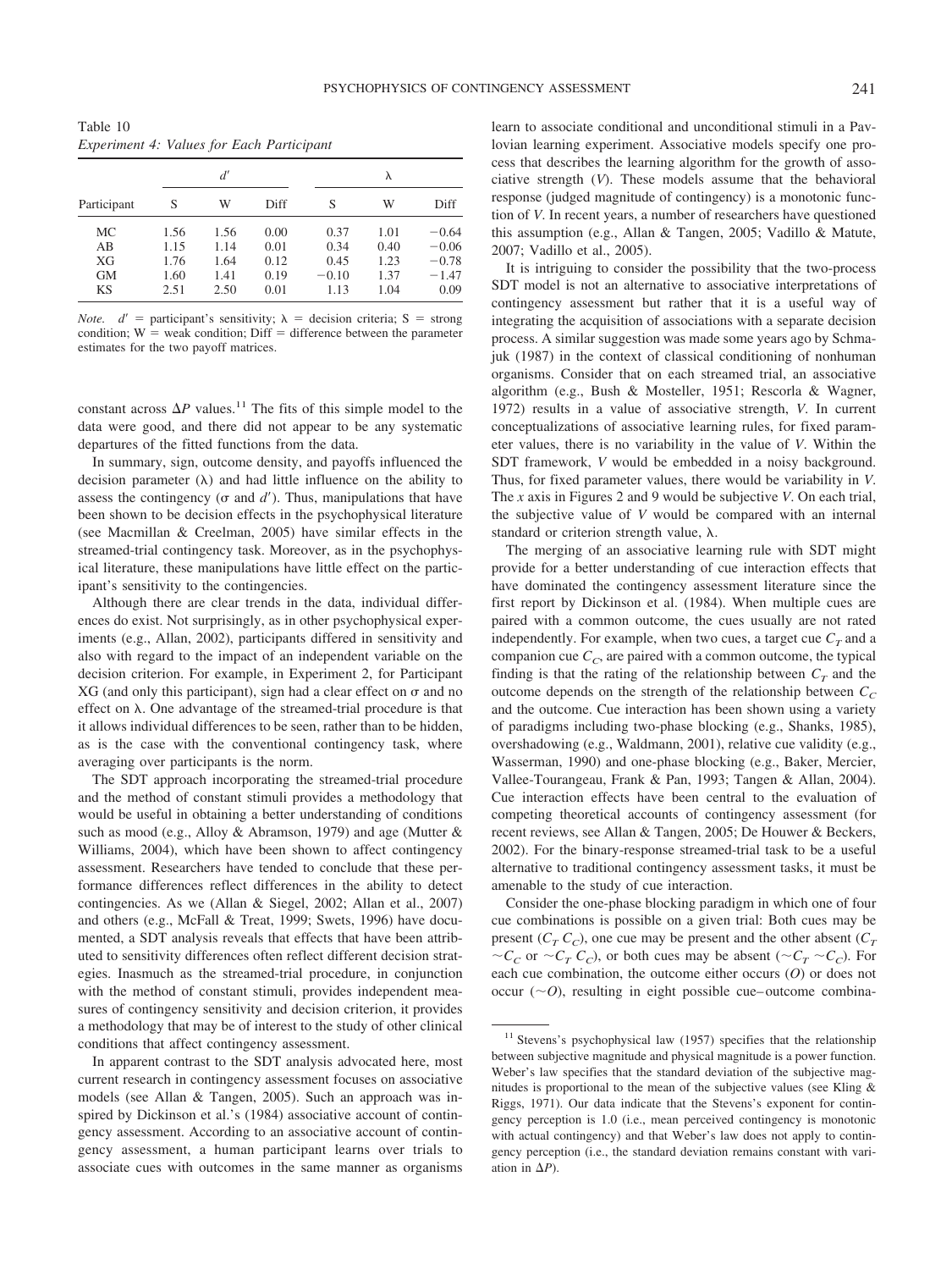

*Figure 10.* On the left is a schematic illustrating the structure of a streamed trial in the one-phase blocking task. On the right (a– h) are the eight possible cue– outcome combinations in a streamed trial. Triangles and squares are presented in blue and function as target  $(C_T)$  and companion cues  $(C_C)$ , respectively. The circle is presented in red and functions as the outcome  $(o)$ . Both cues may be present  $(C<sub>T</sub> C<sub>C</sub>)$ , one cue may be present and the other absent  $(C_T \sim C_C$  or  $\sim C_T C_C$ ), or both cues may be absent  $(\sim C_T \sim C_C)$ . For each cue combination, the outcome either occurs (*O*) or does not occur ( $\sim$ *O*), resulting in eight possible cue–outcome combinations.

tions. The usual finding is that ratings of  $C_T$  depend on the contingency between  $C_C$  and the outcome. For example, for a fixed contingency of .5 between  $C_T$  and the outcome, ratings of  $C_T$  are lower when the contingency between  $C_C$  and the outcome is perfect ( $\Delta P = 1.0$ ) than when there is no contingency between  $C_C$ and the outcome ( $\Delta P = .0$ ) (Tangen & Allan, 2004). A central issue in the contingency assessment literature is whether the effect of  $C<sub>C</sub>$  on ratings resides in the assessment of the contingency between  $C_T$  and the outcome or whether it resides in the decision process.

The streamed-trial task can be readily modified to address this question. The eight cue– outcome combinations are presented in Figure 10. Triangles and squares would be presented in blue and function as target and companion cues, respectively. The circle would be presented in red and function as the outcome. On a streamed trial, the companion cue could have a perfect relationship with the outcome  $(companion_{1,0})$  or could be unrelated to the outcome (*companion*<sub>0.0</sub>), and the  $\Delta P$  value for the target cue could vary between 0 and 1.0 (as in Experiment 1A). At the end of a stream, the participant would be signaled to make a binary response (*Weak* or *Strong*) either about the target's relationship to the circle or about the companion's relationship to the circle. Psychometric functions for the target cue could be generated for each companion cue contingency (0.0 and 1.0). If cue interaction is due to cue competition during learning, the two functions should differ in slope—the slope should be steeper for  $companion<sub>0.0</sub>$  (no cue competition and accurate assessment of the contingency) than for *companion*<sub>1.0</sub> (cue competition and inaccurate assessment of the contingency). In contrast, if cue interaction is a criterion effect, then the two functions should have the same slope and should differ in *PSE*.

We previously suggested that there were similarities between SDT and the associative model developed by Rescorla and Wagner (1972). As Siegel & Allan (1996) noted:

. . . signal detection theory has been found to be applicable to many areas in addition to the limited domain in which it was first developed; that is, it has become a way to think about issues in areas other than psychophysics . . . . Similarly, the Rescorla–Wagner model has provided a basis for thinking about issues in areas other than Pavlovian conditioning. There are only a precious few such inspirational contributions in experimental psychology (p. 319).

We suggest that the streamed-trial task, as implemented in the present experiments, provides a methodology for generating the type of data that could lead to the integration of these two "inspirational" models.

## References

- Allan, L. G. (1980). A note on measurement of contingency between two binary variables in judgment tasks. *Bulletin of the Psychonomic Society, 15,* 147–149.
- Allan, L. G. (2002). The location and interpretation of the bisection point. *Quarterly Journal of Experimental Psychology Section B, 55,* 43– 60.
- Allan, L. G., & Siegel, S. (2002). A signal detection analysis of the placebo effect. *Evaluation & the Health Professions*, 25, 410-420.
- Allan, L. G., Siegel, S., & Hannah, S. (2007). The sad truth about depressive realism. *Quarterly Journal of Experimental Psychology, 60,* 482– 495.
- Allan, L. G., Siegel, S., & Tangen, J. M. (2005). A signal detection analysis of contingency data. *Learning & Behavior, 33,* 250 –263.
- Allan, L. G., & Tangen, J. M. (2005). Judging relationships between events: How do we do it? *Canadian Journal of Experimental Psychology, 59,* 22–27.
- Alloy, L. B., & Abramson, L. Y. (1979). Judgment of contingency in depressed and nondepressed students: Sadder but wiser? *Journal of Experimental Psychology: General, 108,* 441– 485.
- Baker, A. G., Mercier, P., Vallée-Tourangeau, F., Frank, R., & Pan, M. (1993). Selective associations and causality judgments: Presence of a strong causal factor may reduce judgments of a weaker one. *Journal of Experimental Psychology: Learning, Memory, and Cognition, 19,* 414 – 432.
- Beckers, T., De Houwer, J., Pineño, O., & Miller, R. R. (2005). Outcome additivity and outcome maximality influence cue competition in human causal learning. *Journal of Experimental Psychology: Learning, Memory, and Cognition, 31,* 238 –249.